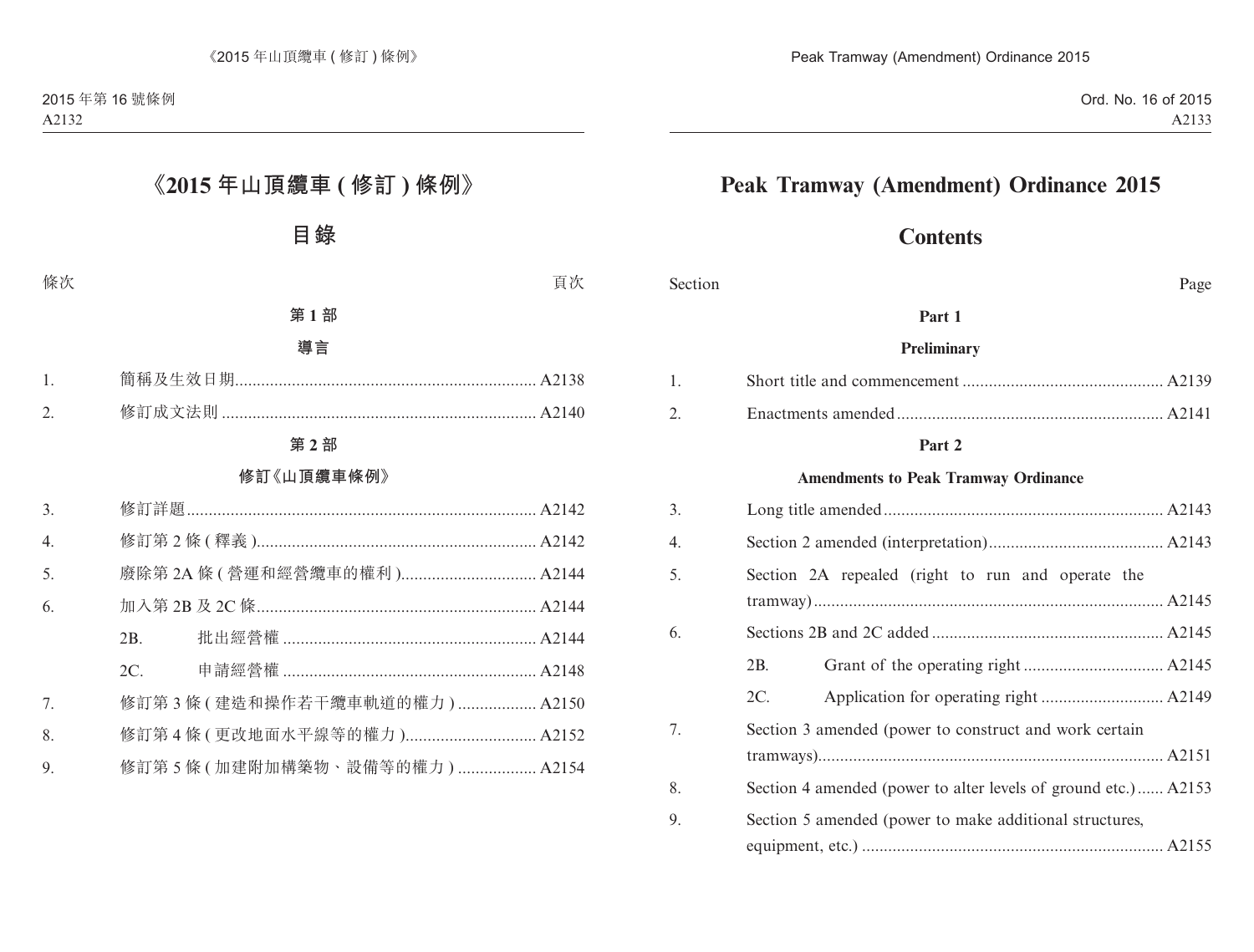#### Peak Tramway (Amendment) Ordinance 2015

| Section |      |                                                        | Page |
|---------|------|--------------------------------------------------------|------|
| 10.     |      |                                                        |      |
| 11.     |      | Section 7A amended (power to enter adjoining lands,    |      |
| 12.     |      | Section 8 amended (settlement of differences between   |      |
| 13.     |      |                                                        |      |
|         | 8A.  |                                                        |      |
|         | 8B.  |                                                        |      |
|         | 8C.  | Notice of intention to terminate operating             |      |
|         | 8D.  | Company may make representation  A2165                 |      |
|         | 8E.  |                                                        |      |
| 14.     |      |                                                        |      |
| 15.     |      |                                                        |      |
|         | 11A. |                                                        |      |
|         | 11B. | Mandatory lease of essential premises A2169            |      |
|         | 11C. |                                                        |      |
|         | 11D. | Resolution of disagreement over terms of               |      |
| 16.     |      |                                                        |      |
| 17.     |      | Section 14B amended (appointment of inspectors)  A2177 |      |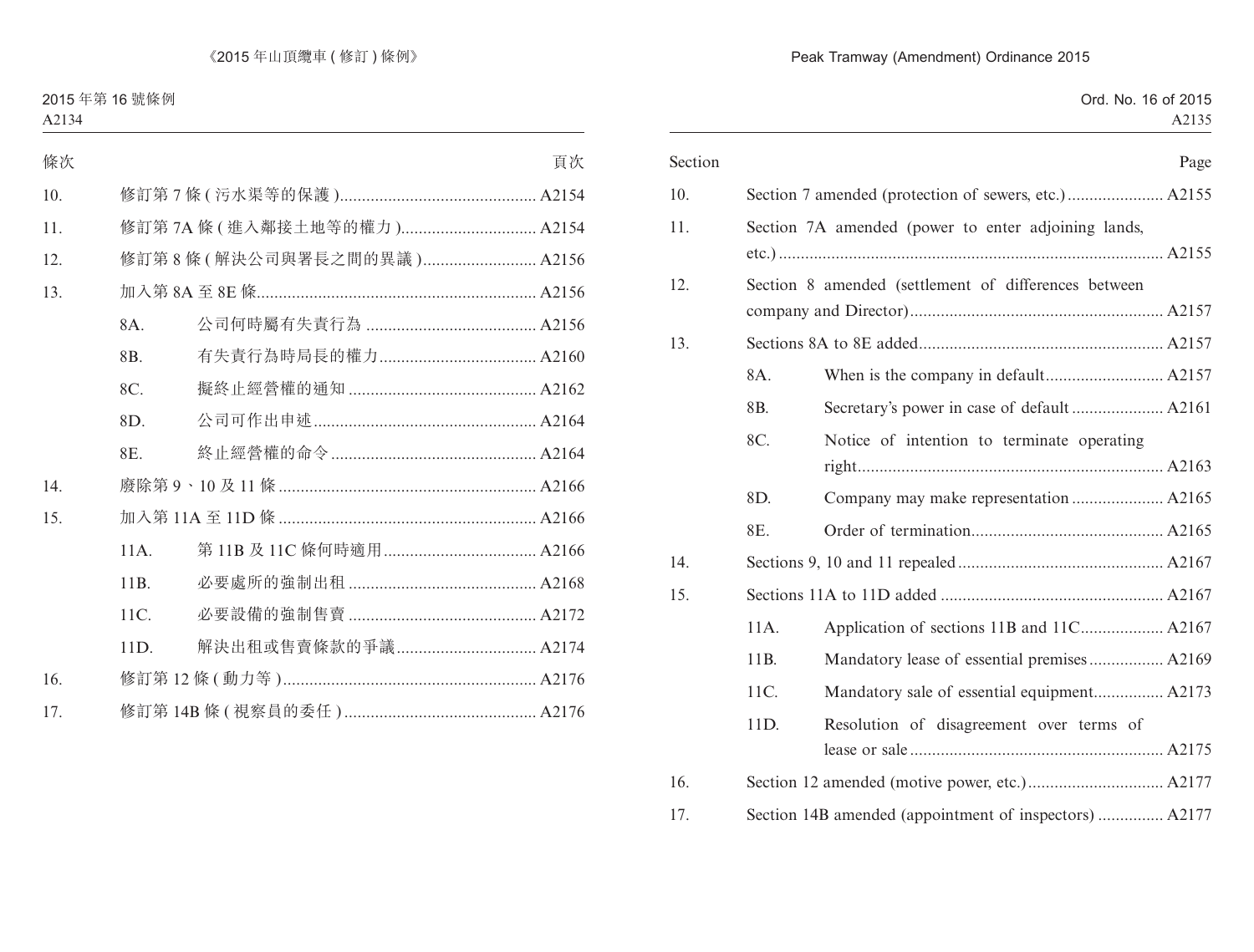| Section |                                                                       | Page |
|---------|-----------------------------------------------------------------------|------|
| 18.     | Section 14D amended (Secretary for Transport and                      |      |
|         |                                                                       |      |
| 19.     | Section 14E amended (closure of tramway for safety                    |      |
|         |                                                                       |      |
| 20.     | Section 14F amended (closure of tramway for repairs or                |      |
|         |                                                                       |      |
| 21.     |                                                                       |      |
| 22.     |                                                                       |      |
|         | Part 3                                                                |      |
|         | <b>Consequential Amendments</b>                                       |      |
|         | Division 1—Amendment to Lands Tribunal Ordinance (Cap. 17)            |      |
| 23.     | Schedule amended (Ordinances under which matters may                  |      |
|         |                                                                       |      |
|         | Division 2—Amendment to Peak Tramway (Safety) Regulations             |      |
|         | (Cap. 265 sub. leg. A)                                                |      |
| 24.     |                                                                       |      |
|         | Division 3—Amendments to Peak Tramway By-laws (Cap. 265 sub. leg. B)  |      |
| 25.     |                                                                       |      |
| 26.     |                                                                       |      |
|         | Division 4—Repeal of Grant of Right to Run and Operate Tramway Notice |      |
|         | (Cap. 265 sub. leg. C)                                                |      |
| 27.     | Grant of Right to Run and Operate Tramway Notice                      |      |

repealed.................................................................................. A2187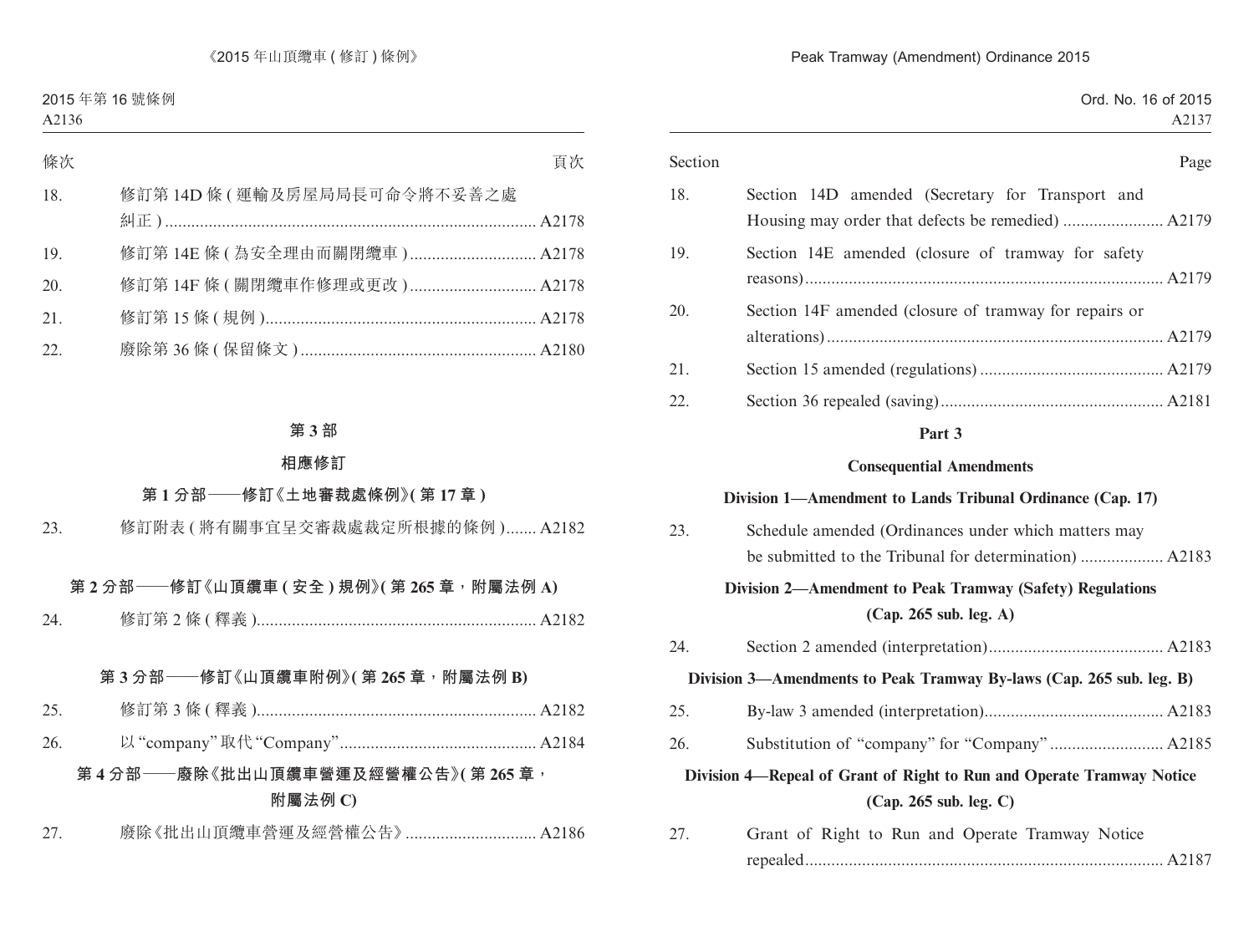Part 1 Section 1 Ord. No. 16 of 2015 A2139

#### **HONG KONG SPECIAL ADMINISTRATIVE REGION**

ORDINANCE NO. 16 OF 2015



C. Y. LEUNG Chief Executive 5 November 2015

An Ordinance to amend the Peak Tramway Ordinance to provide for the grant and termination of the operating right of the Peak Tramway; for the mandatory lease or sale of properties that are essential to the operation of the Peak Tramway; for the transfer of the policy responsibility for the Ordinance to the Secretary for Commerce and Economic Development; for the repeal or amendment of obsolete provisions and subsidiary legislation of the Ordinance.

[6 November 2015]

Enacted by the Legislative Council.

# **Part 1**

# **Preliminary**

#### **1. Short title and commencement**

- (1) This Ordinance may be cited as the Peak Tramway (Amendment) Ordinance 2015.
- (2) This Ordinance, except sections 5, 12(4) and 13, comes into operation on the day on which this Ordinance is published in the Gazette.
- (3) Sections 5, 12(4) and 13 come into operation on 1 January 2016.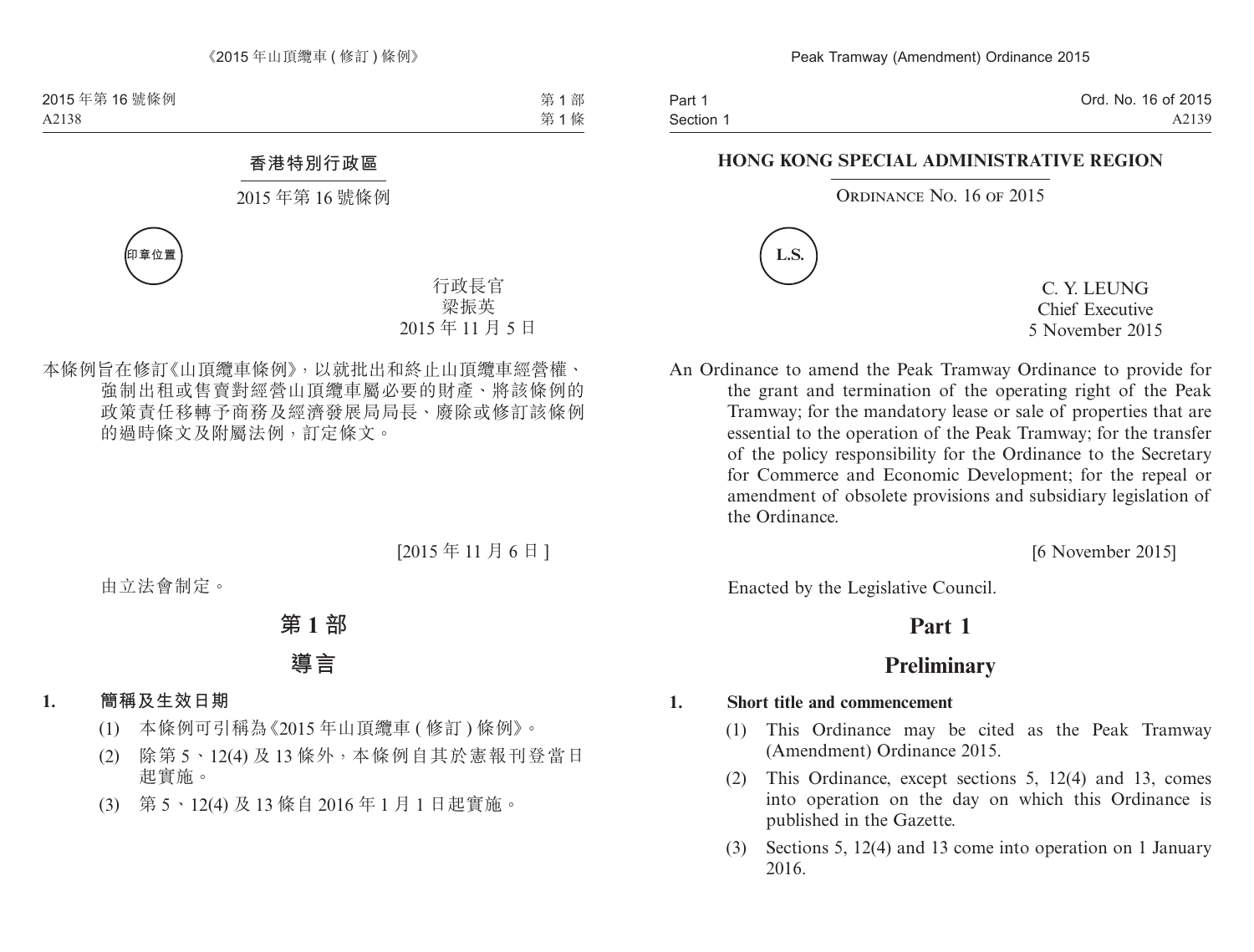| Part 1    | Ord. No. 16 of 2015 |
|-----------|---------------------|
| Section 2 | A2141               |

### **2. Enactments amended**

- (1) The Peak Tramway Ordinance (Cap. 265) is amended as set out in Part 2.
- (2) The enactments specified in Part 3 are amended as set out in that Part.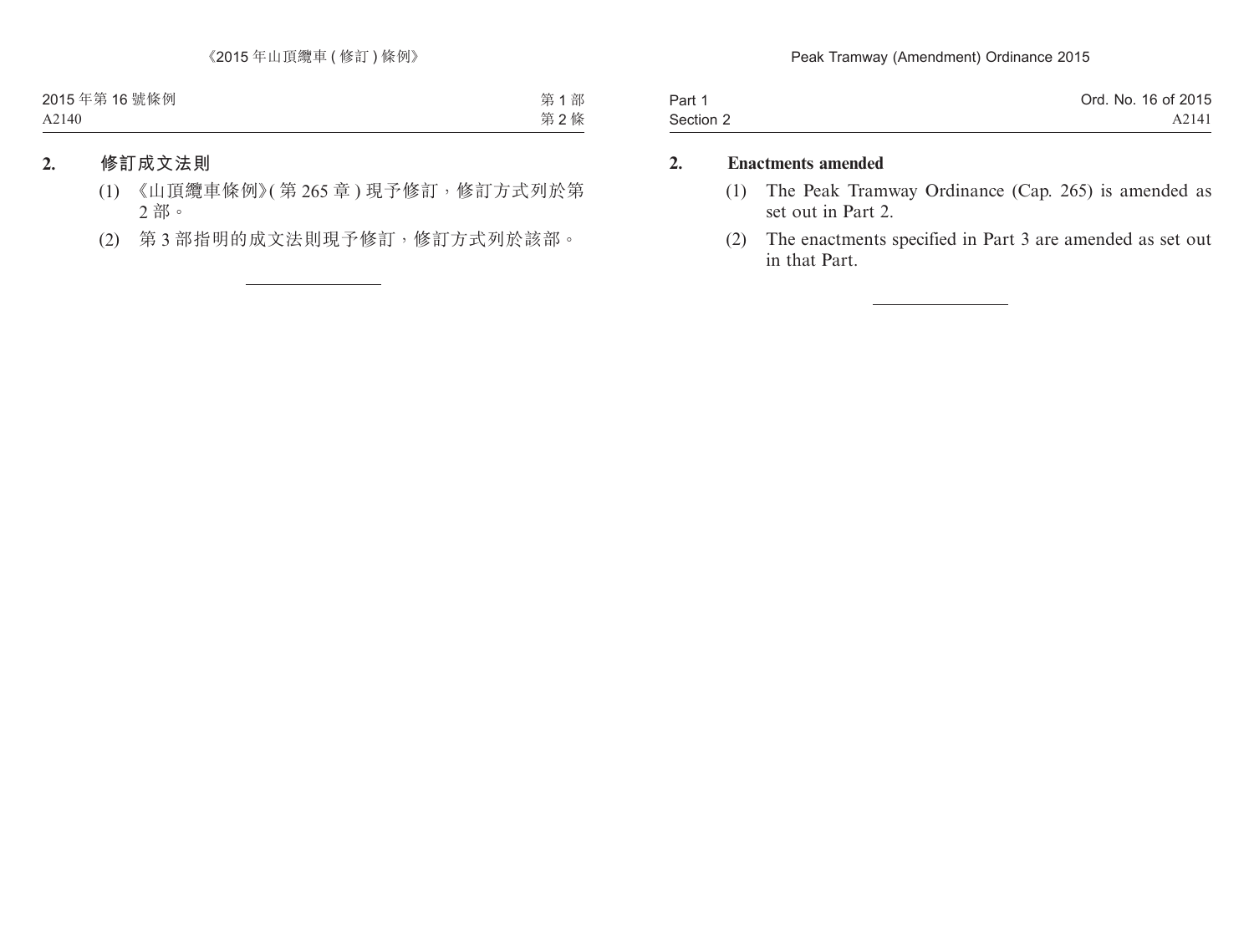Part 2 Section 3

# **Part 2**

# **Amendments to Peak Tramway Ordinance**

### **3. Long title amended**

The long title, after "Tramway"—

**Add**

"; to provide for the grant and termination of the operating right of the Peak Tramway; to regulate the operation of the Peak Tramway".

### **4. Section 2 amended (interpretation)**

(1) Section 2, definition of *company*—

### **Repeal**

"the Peak Tramways Company Limited"

### **Substitute**

"the body corporate to which the operating right is granted under this Ordinance".

(2) Section 2, definition of *tramway*—

### **Repeal**

"cars and trucks"

### **Substitute**

"tramcars".

(3) Section 2—

### **Add in alphabetical order**

"*operating right* (經營權) means the right to operate the tramway;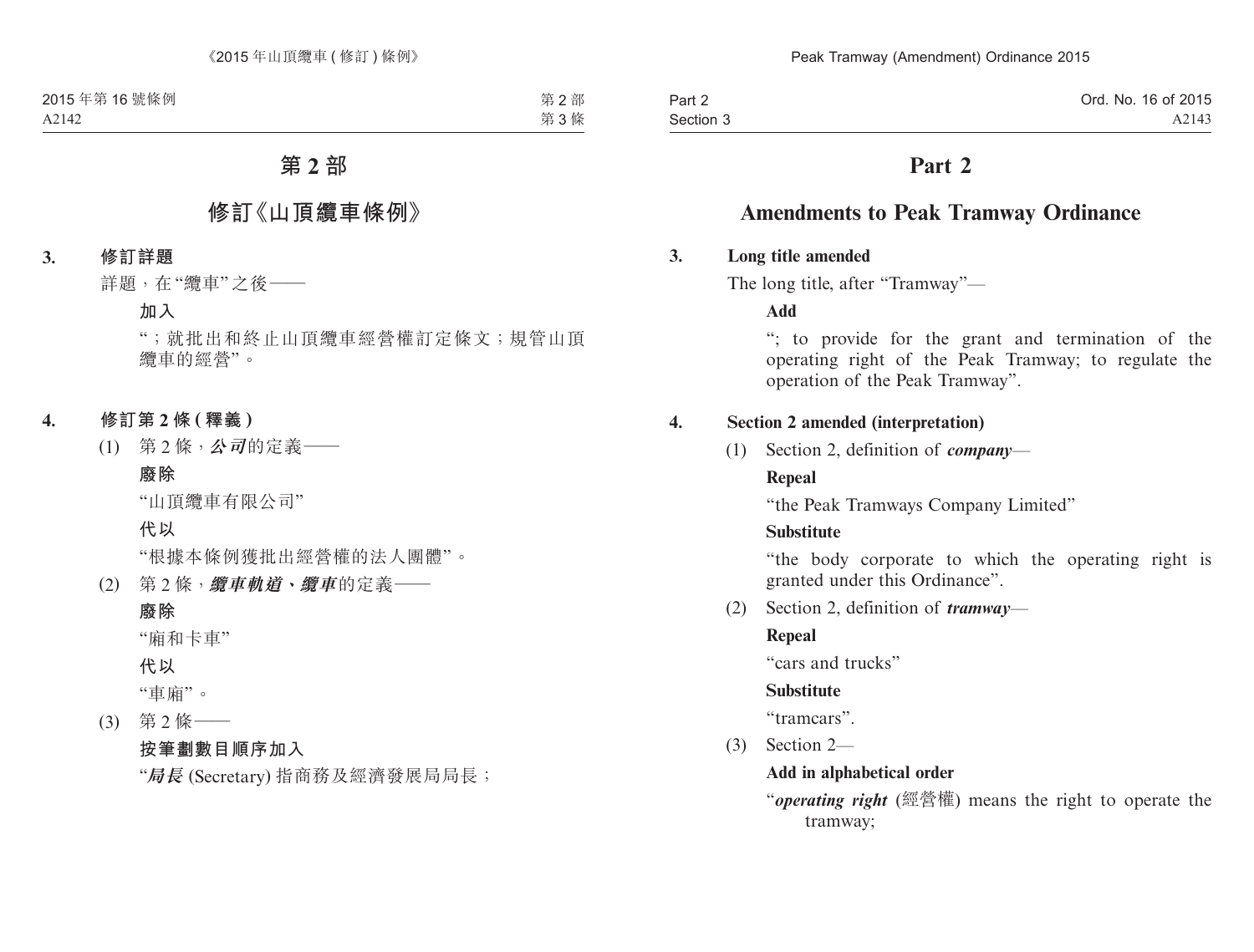| Part 2    | Ord. No. 16 of 2015 |
|-----------|---------------------|
| Section 5 | A2145               |

*Secretary* (局長) means the Secretary for Commerce and Economic Development;".

## **5. Section 2A repealed (right to run and operate the tramway)** Section  $2A$ —

**Repeal the section.**

#### **6. Sections 2B and 2C added**

Before section 3—

**Add**

#### "**2B. Grant of the operating right**

- (1) The Chief Executive in Council may, on application and in any manner that the Chief Executive in Council thinks fit, grant the operating right to a body corporate—
	- (a) on terms agreed between the Government and the body corporate; and
	- (b) for a period not exceeding 10 years.
- (2) The operating right may be granted under subsection  $(1)$  to —
	- (a) the body corporate holding the operating right granted previously under subsection (1) or (5) or any other provision of this Ordinance; or
	- (b) a body corporate that does not hold the operating right.
- (3) In deciding whether or not to grant the operating right to a body corporate under subsection (1), the Chief Executive in Council must take into account all relevant matters, including—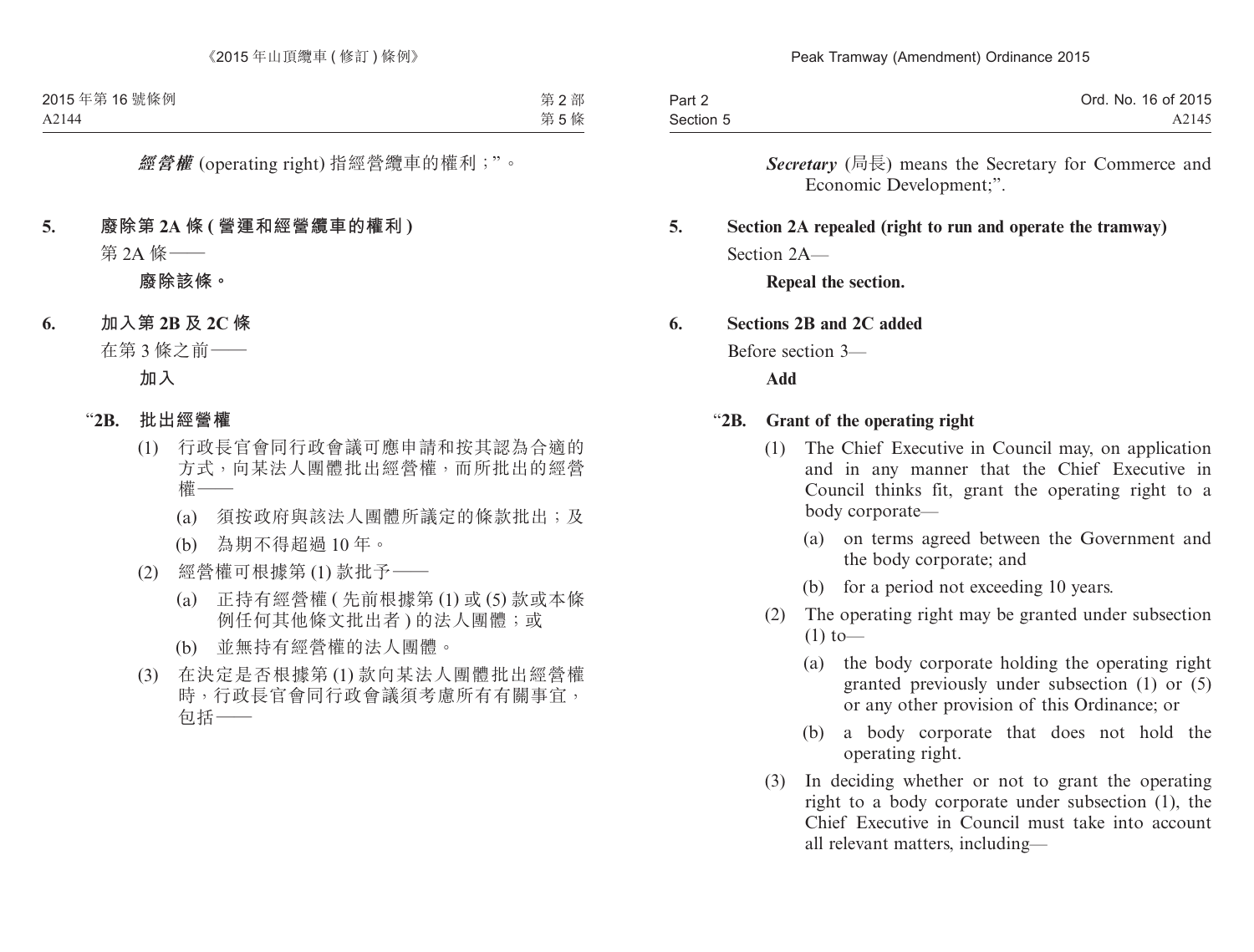| Part 2    | Ord. No. 16 of 2015 |
|-----------|---------------------|
| Section 6 | A2147               |

- (a) the terms proposed by the body corporate;
- (b) any representation made by the body corporate;
- (c) whether the body corporate will be able to maintain the tramway as an important tourism and recreational facility;
- (d) the financial capability of the body corporate; and
- (e) any relevant experience and performance of the body corporate in operating the tramway or any similar facility.
- (4) Subsection (5) applies if—
	- (a) the operating right is granted under subsection (1) for a period (*current period*); and
	- (b) the holder of the operating right applies for the grant of the operating right for a further period.
- (5) The Chief Executive in Council must, subject to subsection (6), grant the operating right to the holder—
	- (a) on terms agreed between the Government and the holder; and
	- (b) for a further period not exceeding 10 years beginning on the expiry of the current period.
- (6) The Chief Executive in Council must not grant the operating right under subsection (5) unless the Chief Executive in Council is satisfied by evidence submitted by the holder that—
	- (a) the holder is committed to implementing a plan for modernizing and improving the tramway and ancillary equipment and facilities;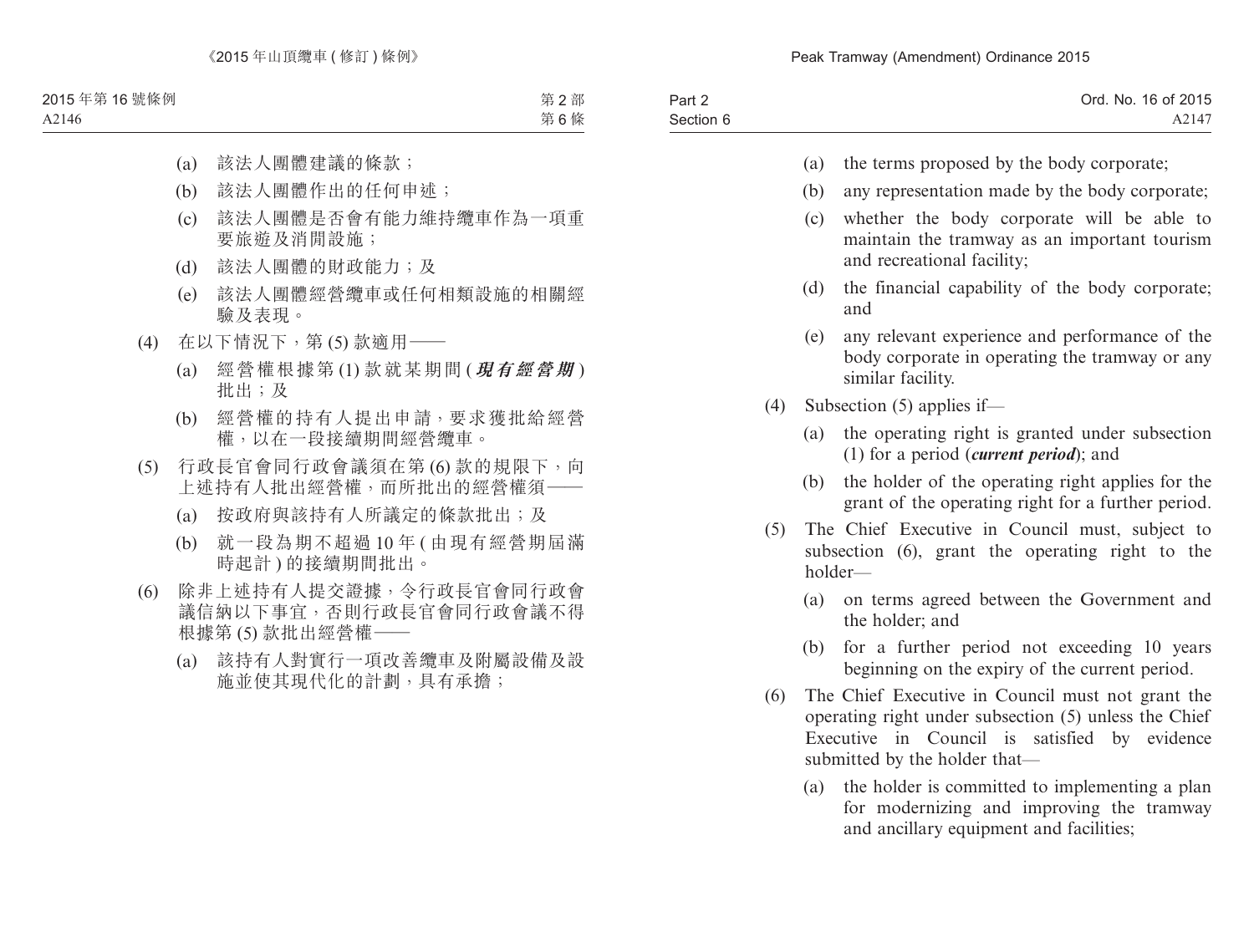| Part 2    | Ord. No. 16 of 2015 |
|-----------|---------------------|
| Section 6 | A2149               |

- (b) the holder is capable of implementing the plan; and
- (c) the implementation of the plan will be conducive to maintaining the tramway as an important tourism and recreational facility.
- (7) The operating right may only be granted to a body corporate within the meaning of *company* in section 2(1) of the Companies Ordinance (Cap. 622).
- (8) The operating right has effect subject to this Ordinance.
- (9) To avoid doubt, the power under subsection (1) or (5) may be exercised in relation to a body corporate more than once.

### **2C. Application for operating right**

- (1) An application for the operating right must be—
	- (a) made in writing to the Secretary; and
	- (b) accompanied by the information or materials that the applicant wishes to put forward in support of the application.
- (2) An application made after 1 January 2016 by the holder of the operating right for the grant of the operating right for a further period under section 2B(1) or (5) may only be made before—
	- (a) if the current period for which the operating right is granted is longer than 3 years—the last 3 years of the period; or
	- (b) if the current period for which the operating right is granted is 3 years or less—a date specified by the Secretary for this subsection.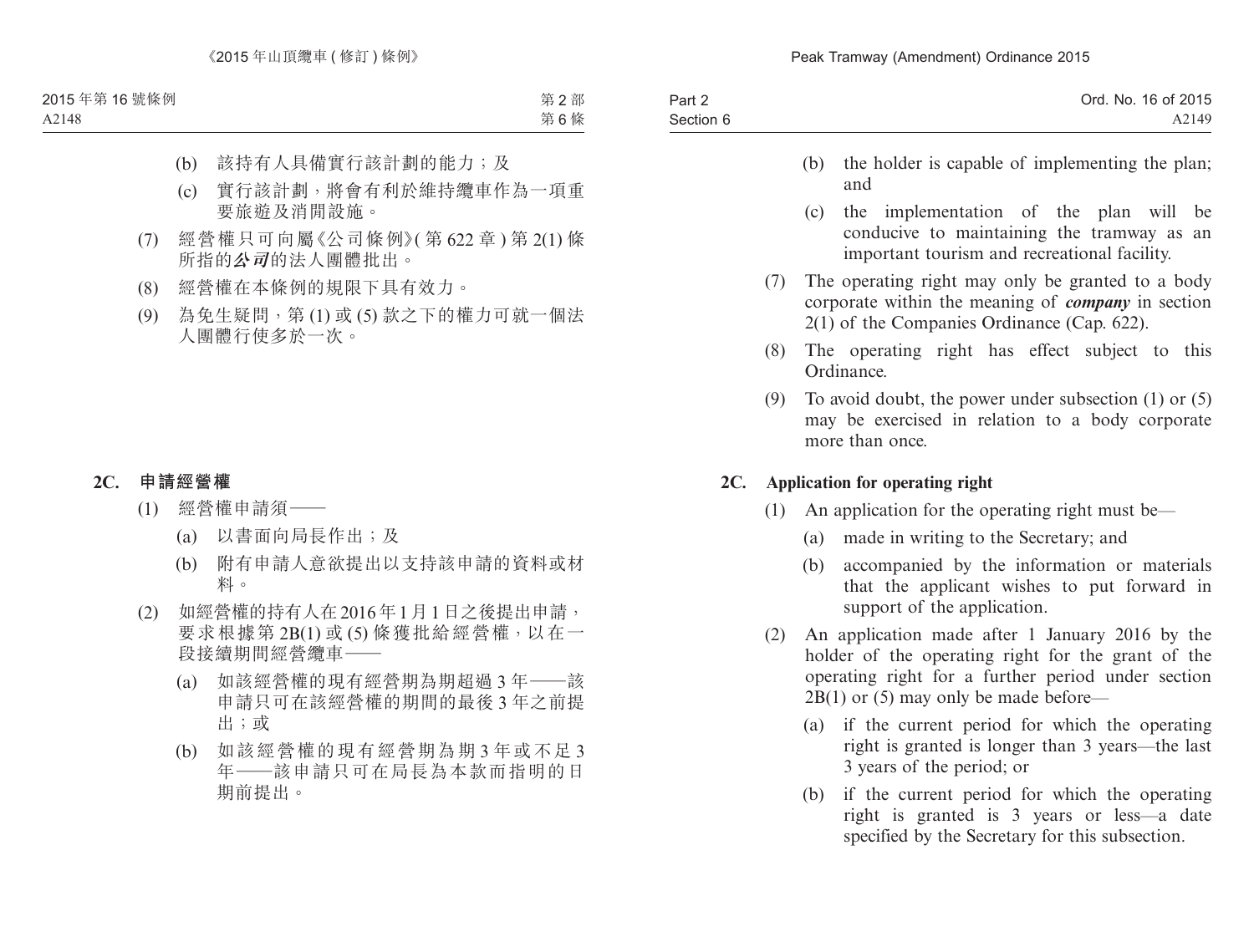| Part 2    | Ord. No. 16 of 2015 |
|-----------|---------------------|
| Section 7 | A2151               |

- (3) The Chief Executive in Council must determine an application for the operating right without unreasonable delay.".
- **7. Section 3 amended (power to construct and work certain tramways)**
	- (1) Section 3—

# **Repeal subsection (1)**

### **Substitute**

- "(1) During the period for which the operating right is granted, the company has—
	- (a) the right to occupy the tramway area for the purposes of the operating right; and
	- (b) the right to construct, maintain, work and use the tramway and all structures, equipment, works and conveniences connected with the tramway.
- (1A) The rights under subsection (1) are subject to the terms referred to in section  $2B(1)(a)$  or  $(5)(a)$ .
- (1B) Sections 4, 5, 10 and 10A of the Land (Miscellaneous Provisions) Ordinance (Cap. 28) do not apply to the tramway area.".
- (2) Section 3(2)—

## **Repeal**

"authorized by this Ordinance"

## **Substitute**

"referred to in subsection  $(1)$ ".

(3) Section 3(2)—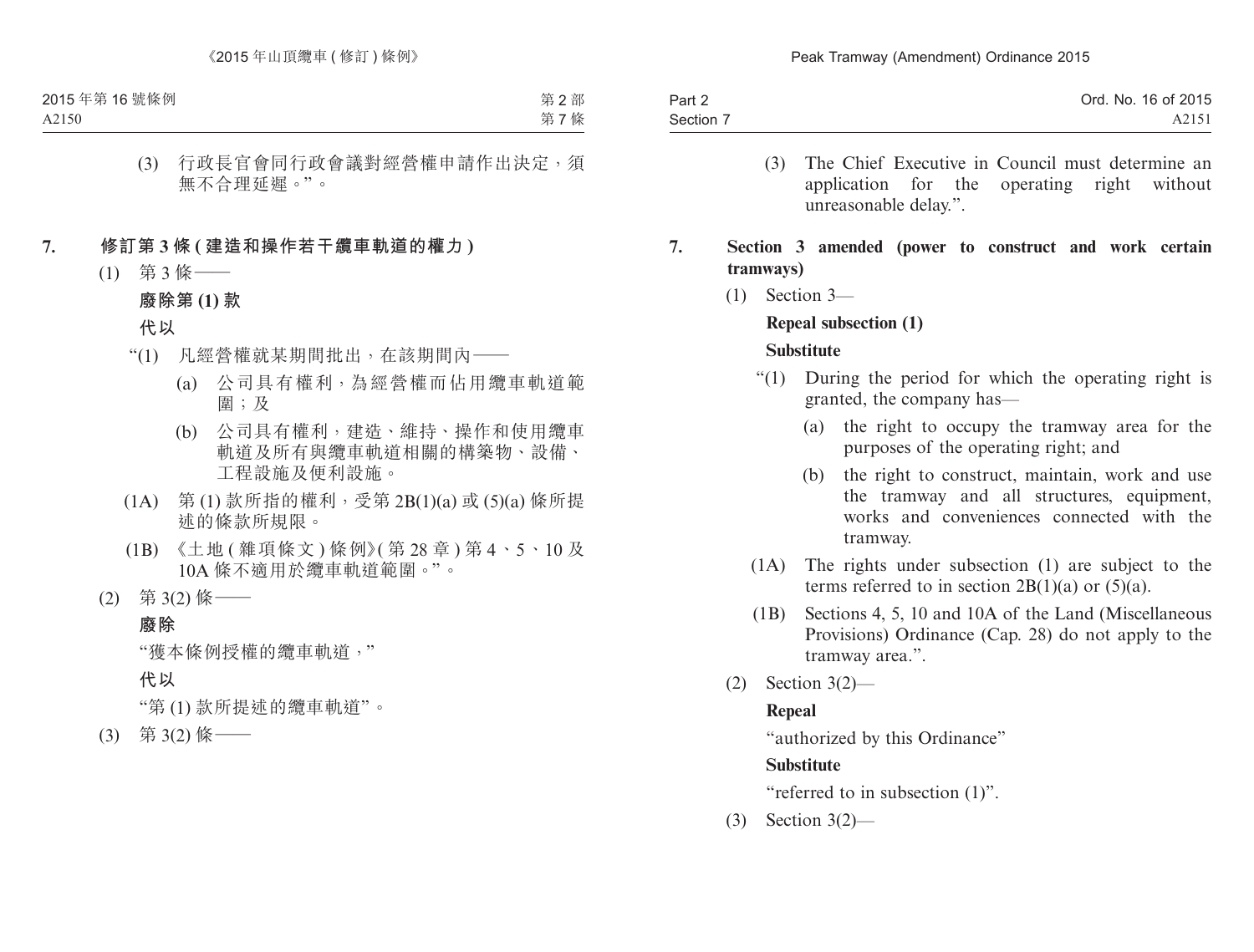| Part 2    | Ord. No. 16 of 2015 |
|-----------|---------------------|
| Section 8 | A2153               |

### **Repeal**

"Lots 768, 762 and 858, as shown on plan No. MH2528b dated 23 September 1985 deposited in the Land Registry, Victoria and signed on behalf of the Director of Lands and on behalf of the company"

### **Substitute**

"Lot 1104, as shown on the Plan".

(4) Section 3(2), proviso—

# **Repeal**

"said plan" (wherever appearing)

# **Substitute**

"Plan".

(5) After section 3(2)—

# **Add**

- "(3) In this section—
	- *Plan* (《圖則》) means the plan numbered MH2528c signed on behalf of the Director of Lands and deposited in the Land Registry;
	- *tramway area* (纜車軌道範圍) means the area delineated and coloured yellow on the Plan.
	- (4) The Secretary may, by notice published in the Gazette, amend the definition of *Plan* in subsection (3) by replacing the reference to the plan in the definition with a reference to another plan.".

# **8. Section 4 amended (power to alter levels of ground etc.)**

Section 4—

## **Repeal**

"for Transport and Housing".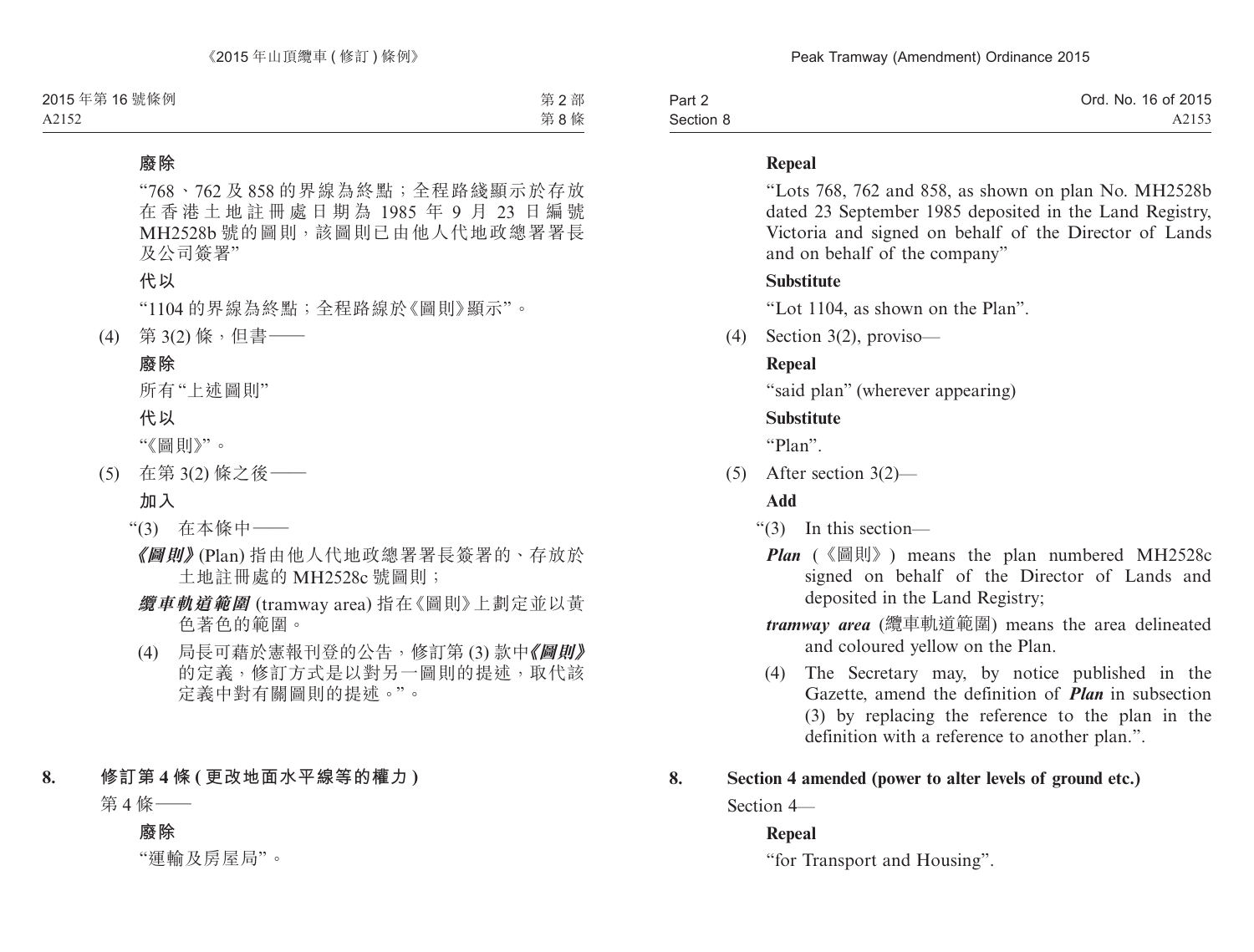| Part 2    | Ord. No. 16 of 2015 |
|-----------|---------------------|
| Section 9 | A2155               |

### **9. Section 5 amended (power to make additional structures, equipment, etc.)**

Section 5—

**Repeal**

"for Transport and Housing" (wherever appearing).

### **10. Section 7 amended (protection of sewers, etc.)**

Section 7—

### **Repeal**

"for Transport and Housing" (wherever appearing).

### **11. Section 7A amended (power to enter adjoining lands, etc.)**

(1) Section 7A(1)—

### **Repeal**

"for Transport and Housing".

(2) Section 7A(2)—

## **Repeal**

"Secretary for Transport and Housing's"

## **Substitute**

"Secretary's".

(3) Section 7A(3)—

# **Repeal**

"for Transport and Housing" (wherever appearing).

(4) Section 7A(8)—

## **Repeal**

"Crown"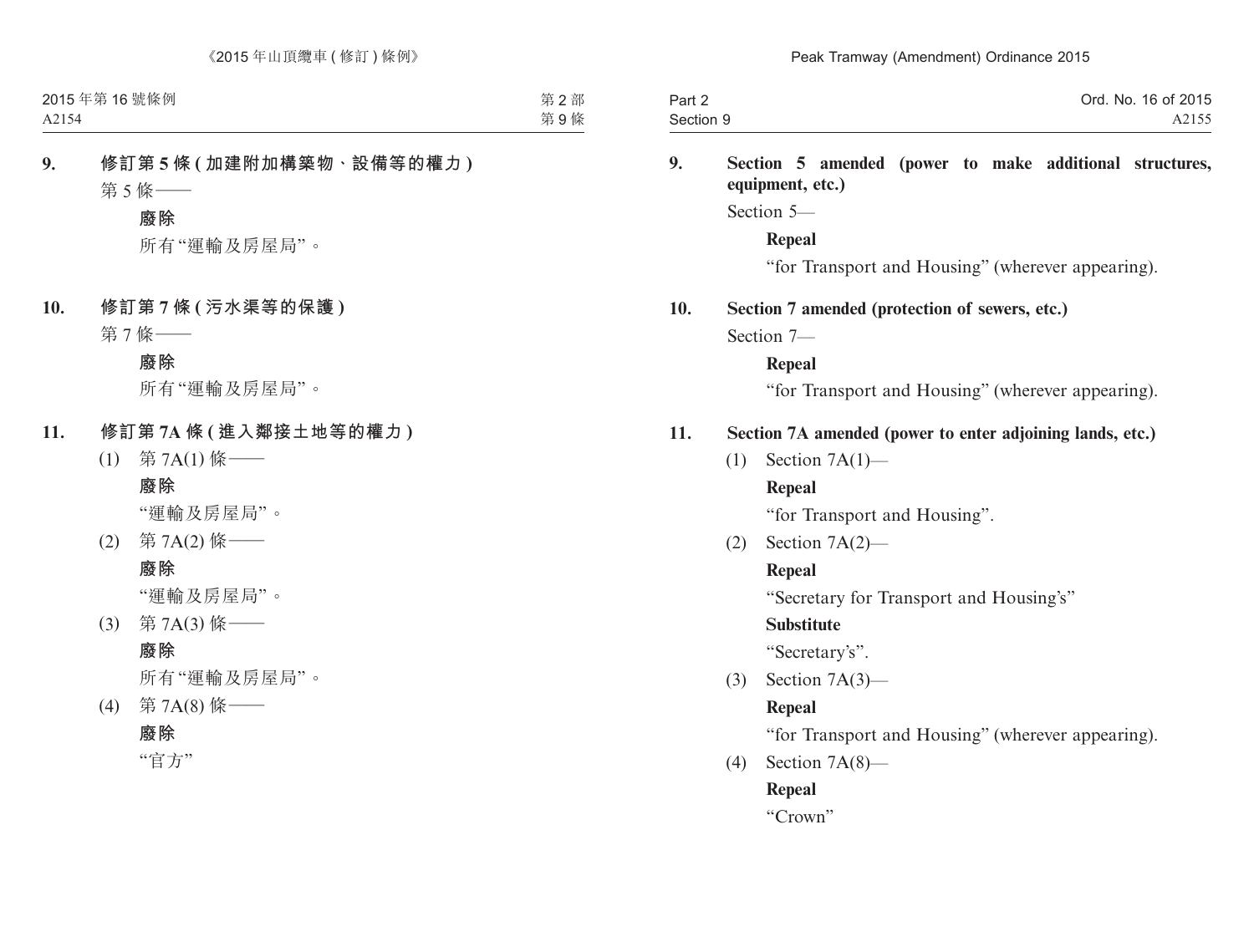| Part 2     | Ord. No. 16 of 2015 |
|------------|---------------------|
| Section 12 | A2157               |

#### **Substitute**

"Government".

### **12. Section 8 amended (settlement of differences between company and Director)**

(1) Section 8, heading—

**Repeal**

"**Director**"

**Substitute**

"**Secretary**".

(2) Section 8—

**Renumber the section as section 8(1).**

(3) Section 8(1)—

### **Repeal**

"for Transport and Housing" (wherever appearing).

(4) After section 8(1)—

#### **Add**

"(2) This section does not apply if the company is in default within the meaning of section 8A.".

#### **13. Sections 8A to 8E added**

After section 8—

**Add**

### "**8A. When is the company in default**

For the purposes of sections 8B, 8C and 8E, the company is in default if—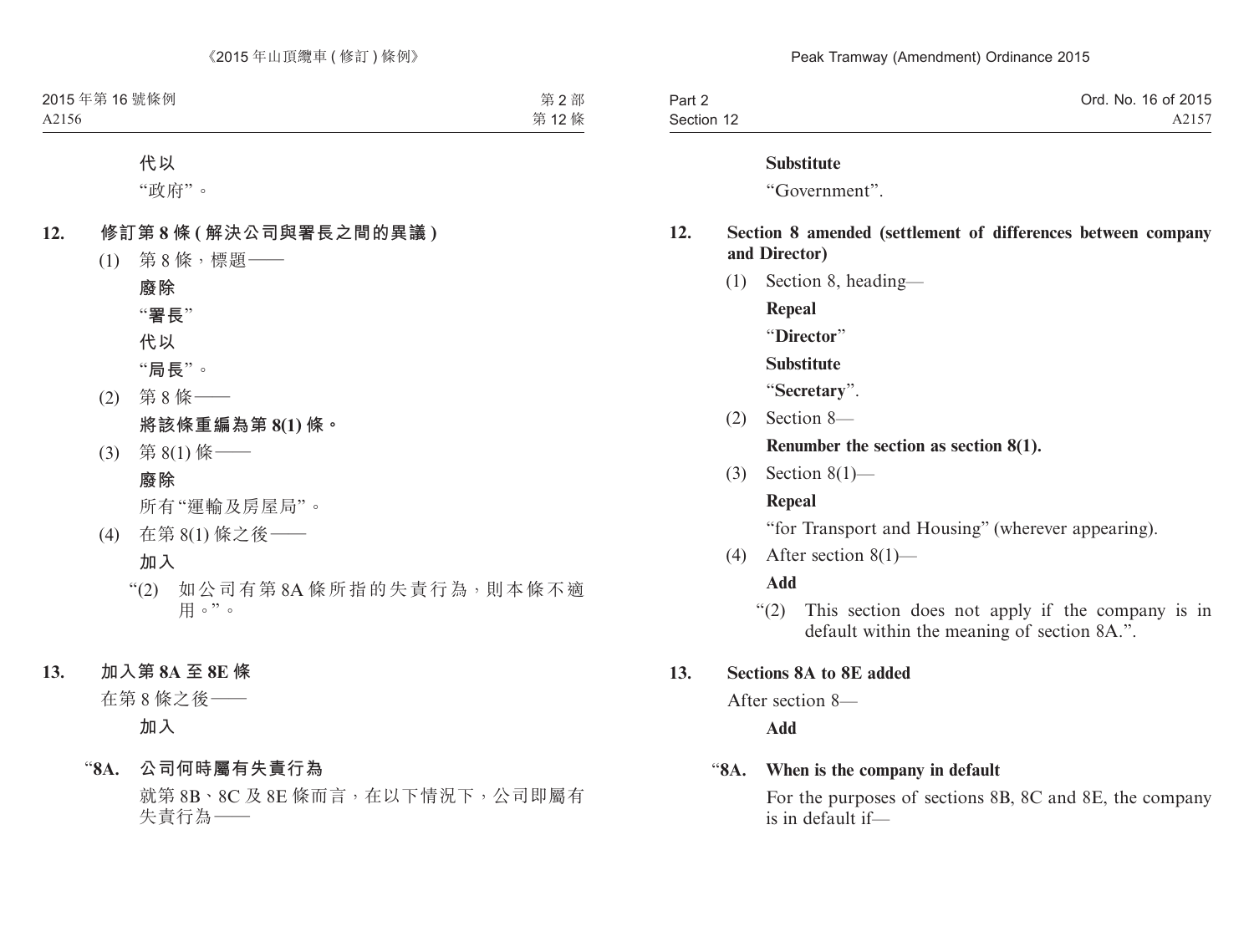| Part 2     | Ord. No. 16 of 2015 |
|------------|---------------------|
| Section 13 | A2159               |

| (a) | it fails to, or there is a substantial likelihood of |
|-----|------------------------------------------------------|
|     | it failing to, operate and maintain the tramway      |
|     | properly, which results, or is likely to result, in- |

- (i) a substantial breakdown of the tramway system;
- (ii) persons who travel on the tramway or who are on the tramway station or termini being endangered in a manner that may result in serious injury to or death to those persons; or
- (iii) serious injury to or death of those persons;
- (b) it fails to comply with a term on which the operating right is granted;
- (c) it appears insolvent to the extent that it is unable to maintain the tramway as an important tourism and recreational facility; or
- (d) any of the following circumstances occurs—
	- (i) a petition is presented for the winding up of the company under the Companies (Winding Up and Miscellaneous Provisions) Ordinance (Cap. 32);
	- (ii) the company has passed a resolution for voluntary winding up within the meaning of section 228(2) of that Ordinance;
	- (iii) a winding-up statement is delivered under section 228A(1) of that Ordinance to the Registrar of Companies in relation to the company.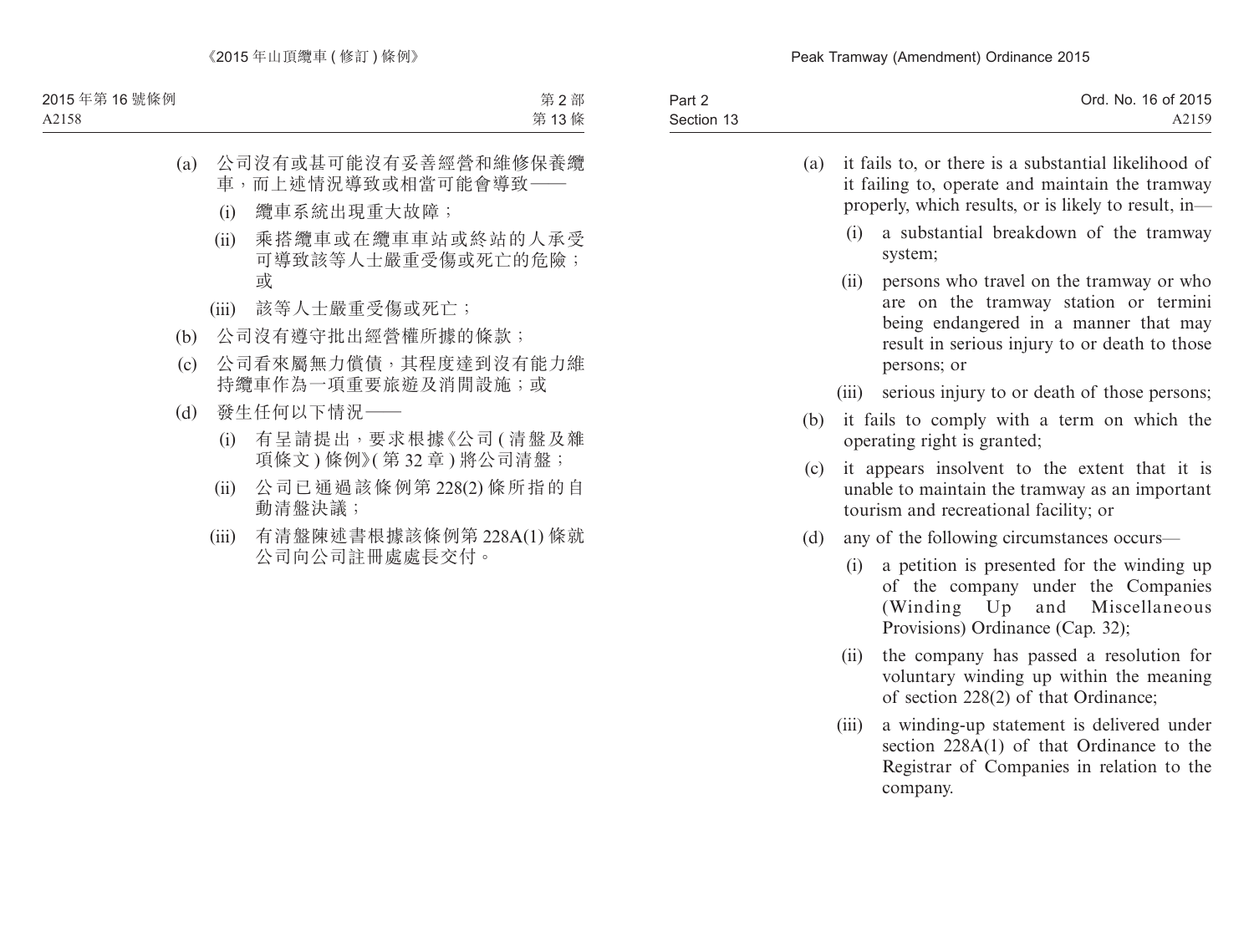| Part 2     | Ord. No. 16 of 2015 |
|------------|---------------------|
| Section 13 | A2161               |

#### **8B. Secretary's power in case of default**

- (1) This section applies if the company is or has been in default in the manner specified in section  $8A(a)$ , (b) or (c).
- (2) The Secretary may issue a notice to the company requiring it to—
	- (a) remedy the default; and
	- (b) take effective measures to the satisfaction of the Secretary to prevent the default from recurring.
- (3) The Secretary may conduct an inquiry into the financial condition of the company if the company is or has been in default in the manner specified in section 8A(c).
- (4) The Secretary must not issue a notice under subsection (2) on the ground that the company is or has been in default in the manner specified in section 8A(c) unless the Secretary considers, after conducting an inquiry under subsection (3), that the company is insolvent to the extent that it is unable to maintain the tramway as an important tourism and recreational facility.
- (5) A notice under subsection (2) must specify the period within which the requirement must be complied with.
- (6) The period must be reasonable in the circumstances.
- (7) If the company needs more time to comply with the requirement in the notice, it may apply in writing to the Secretary for an extension of the period.
- (8) On an application under subsection (7), the Secretary may extend the period for such time that the Secretary considers reasonable in the circumstances.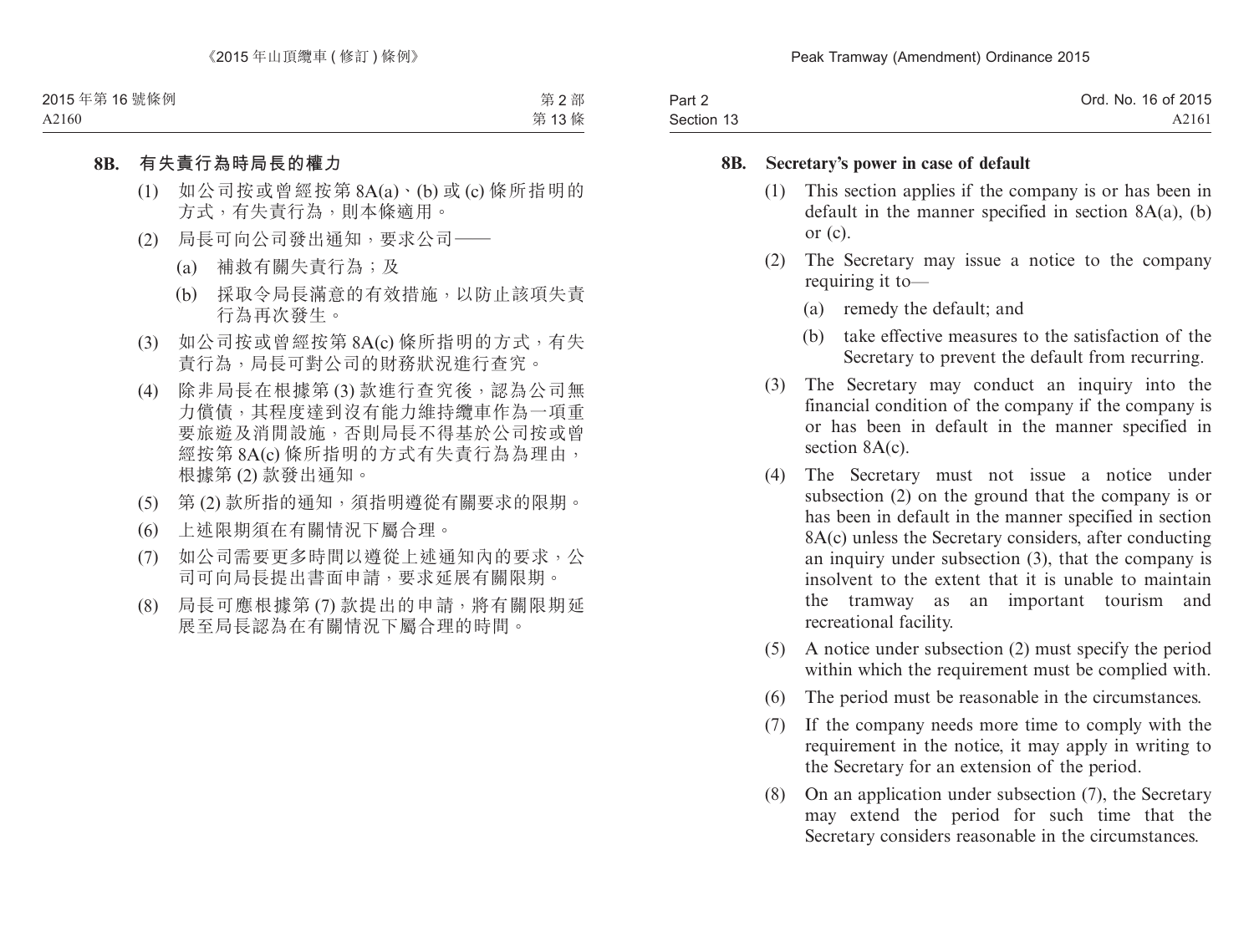| Part 2     | Ord. No. 16 of 2015 |
|------------|---------------------|
| Section 13 | A2163               |

(9) A period may be extended more than once under subsection (8).

#### **8C. Notice of intention to terminate operating right**

- (1) This section applies if the Secretary—
	- (a) is of the opinion that the company has failed to comply with a notice issued to it under section 8B(2); and
	- (b) reports to the Chief Executive in Council that the company has failed to comply with the notice.
- (2) The Chief Executive in Council may direct the Secretary to issue a notice to the company if it appears to the Chief Executive in Council that—
	- (a) the company is or has been in default in the manner specified in section  $8A(a)$ , (b) or (c); and
	- (b) a notice issued under section 8B(2) for the default has not been complied with.
- (3) A notice issued under subsection (2) must—
	- (a) inform the company of the intention of the Chief Executive in Council to terminate the operating right granted to the company;
	- (b) be accompanied by—
		- (i) a copy of the notice issued under section 8B(2); and
		- (ii) a summary of the report referred to in subsection (1)(b); and
	- (c) point out the right to make representation under section 8D(1).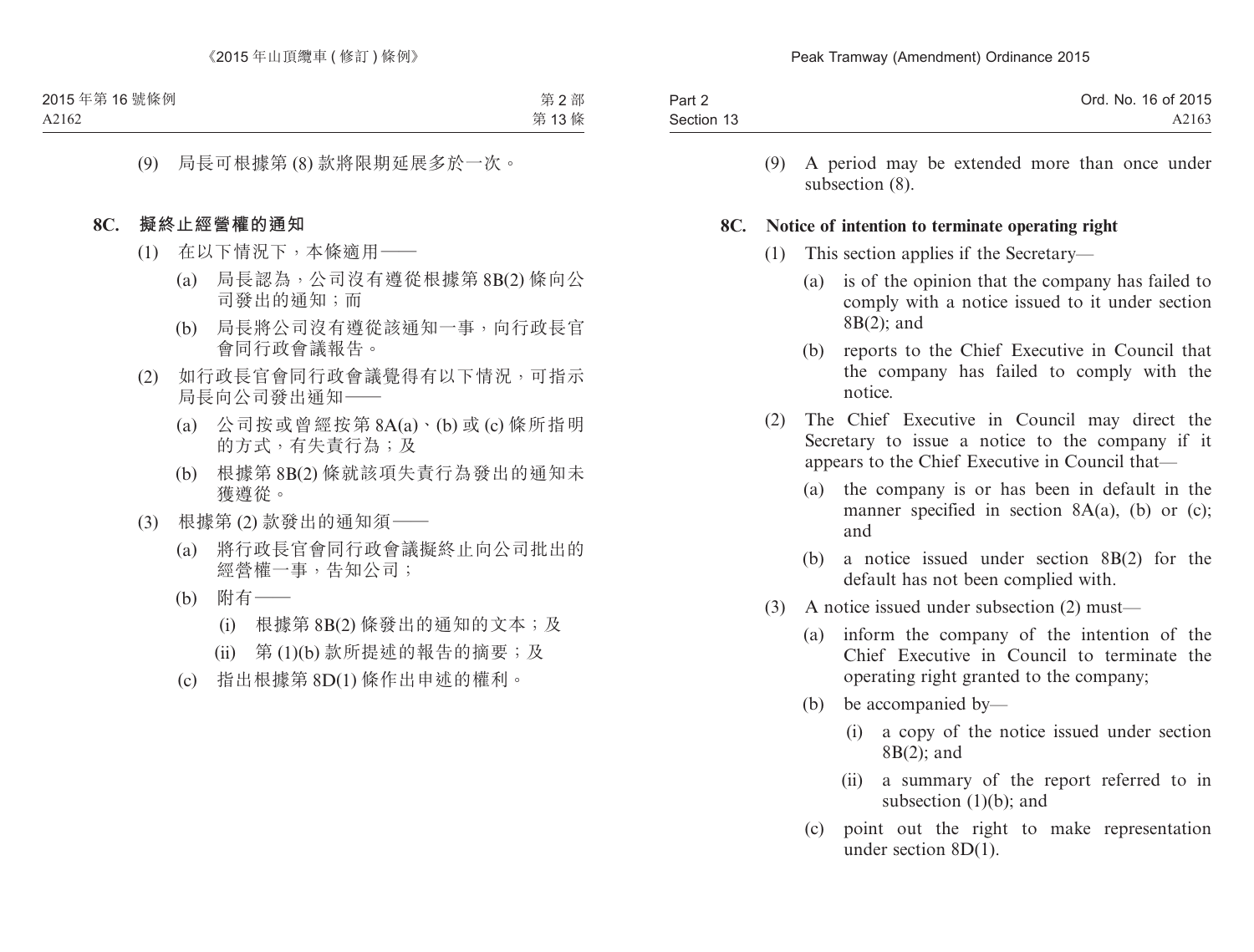| Part 2     | Ord. No. 16 of 2015 |
|------------|---------------------|
| Section 13 | A2165               |

#### **8D. Company may make representation**

- (1) If a notice is issued under section 8C(2), the company may make a written representation to the Chief Executive in Council to show cause why an order should not be made under section 8E(1)(a).
- (2) The representation must be made within—
	- (a) 28 days after the date of issue of the notice; or
	- (b) any further period the Chief Executive in Council allows.

#### **8E. Order of termination**

- (1) The Chief Executive in Council may—
	- (a) by order terminate the operating right granted to the company if satisfied that—
		- (i) the company is or has been in default in the manner specified in section  $8A(a)$ , (b) or (c);
		- (ii) the procedures prescribed by sections 8B and 8C have been followed in relation to the default;
		- (iii) no sufficient cause has been shown under section 8D(1) why the order should not be made; and
		- (iv) it is just and reasonable to make the order; or
	- (b) by order terminate the operating right granted to the company if—
		- (i) the company is in default in the manner specified in section 8A(d); and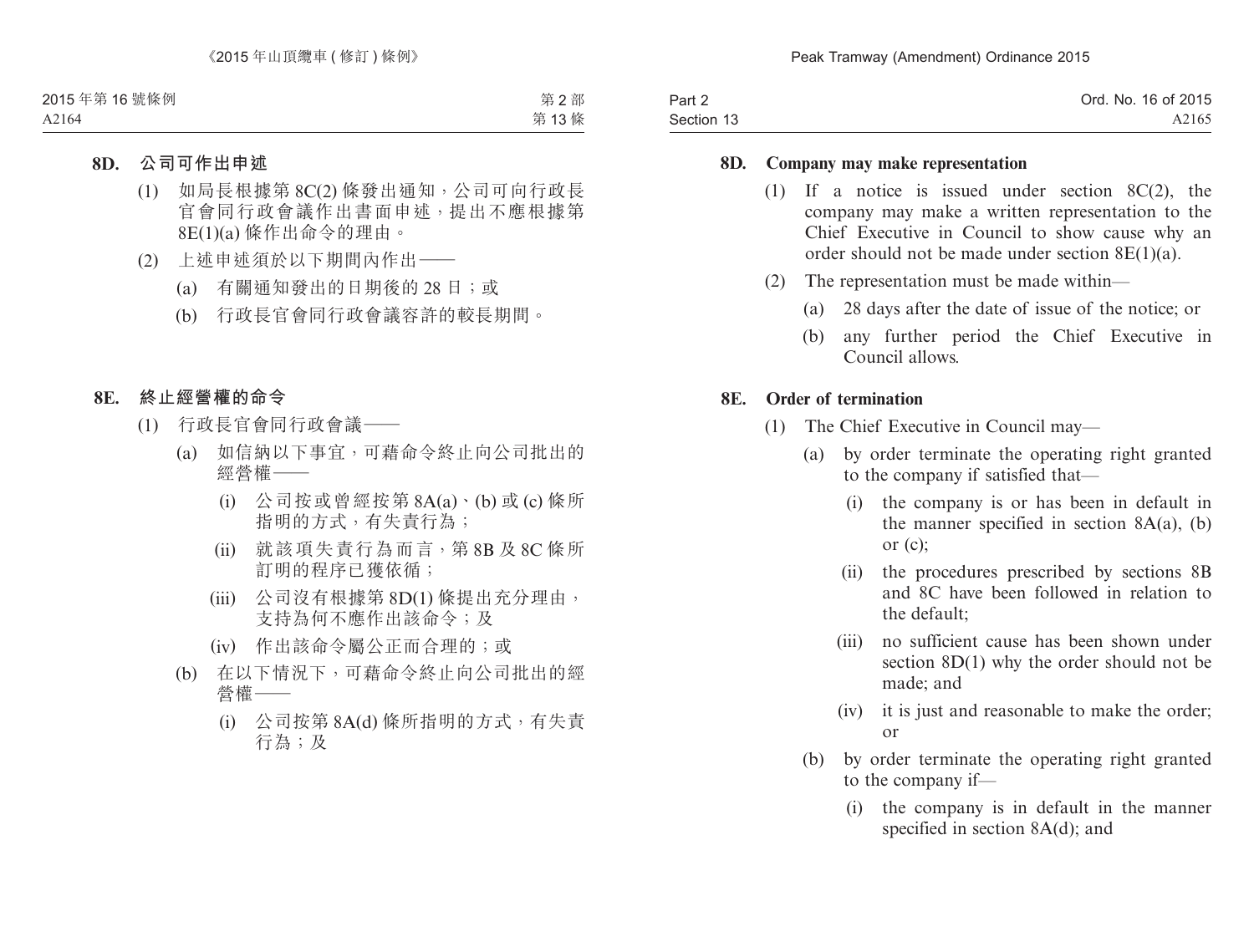| Part 2     | Ord. No. 16 of 2015 |
|------------|---------------------|
| Section 14 | A2167               |

- (ii) it appears to the Chief Executive in Council that the company is unable to maintain the tramway as an important tourism and recreational facility.
- (2) Before exercising the power under subsection (1)(a), the Chief Executive in Council must consider—
	- (a) the extent to which the default was or is caused by circumstances beyond the control of the company;
	- (b) any representation made under section 8D(1); and
	- (c) any other relevant matters.
- (3) Before exercising the power under subsection (1)(b), the Chief Executive in Council must consider all relevant matters.".

### **14. Sections 9, 10 and 11 repealed**

Sections 9, 10 and 11—

**Repeal the sections.**

#### **15. Sections 11A to 11D added**

Before section 12—

**Add**

### "**11A. Application of sections 11B and 11C**

Sections 11B and 11C apply if—

- (a) the operating right is to expire or is to be terminated under this Ordinance; and
- (b) the operating right is not to be granted for a further period to the company.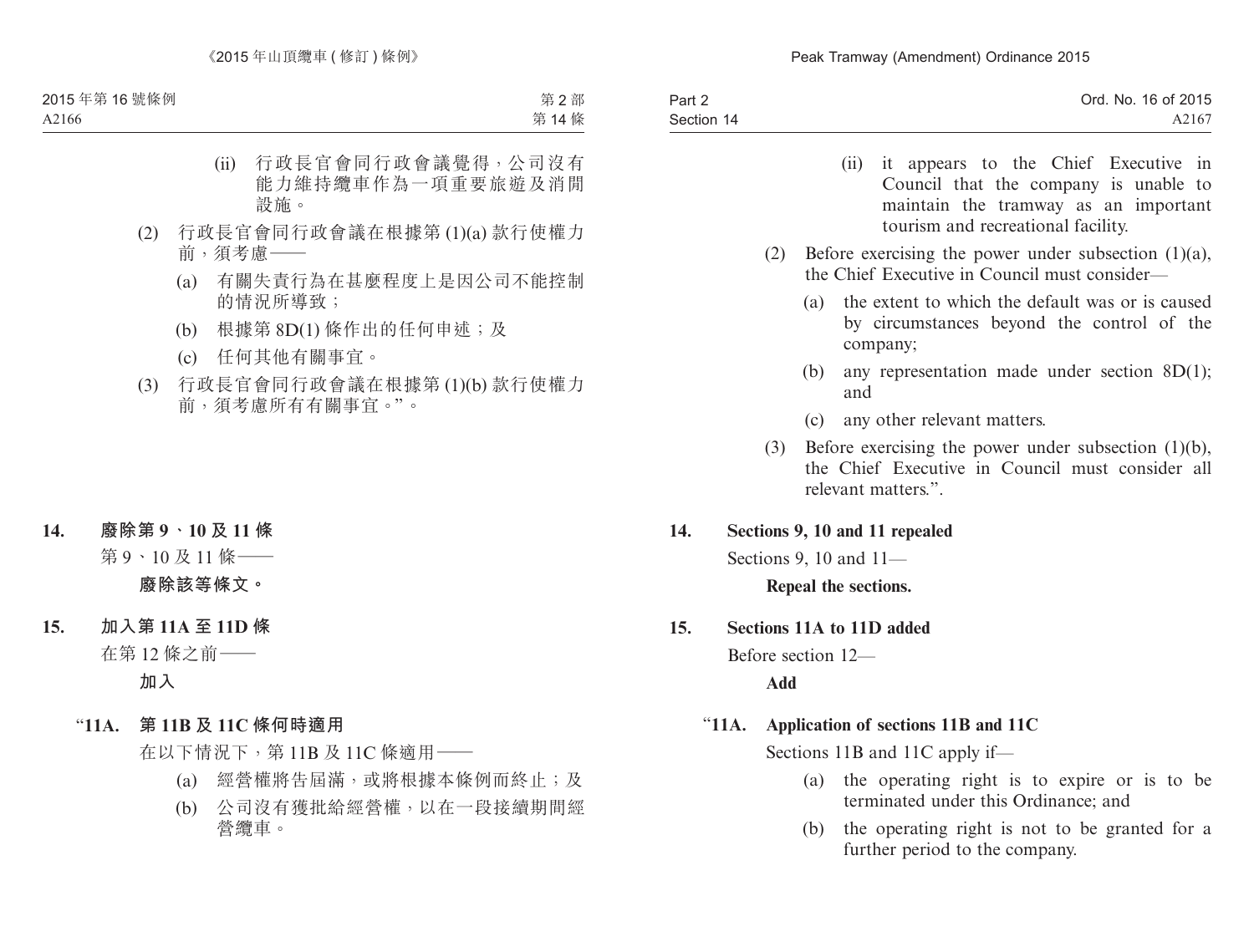| Part 2     | Ord. No. 16 of 2015 |
|------------|---------------------|
| Section 15 | A2169               |

#### **11B. Mandatory lease of essential premises**

- (1) The Chief Executive in Council may order the person (*lessor*) who owns any essential premises to lease the premises to a party (*lessee*) designated by the Chief Executive in Council.
- (2) The power under subsection (1) must not be exercised unless the Chief Executive in Council is satisfied that there is a substantial risk that the operation of the tramway will be disrupted if the power is not exercised.
- (3) An order made under subsection (1) may contain directions that are reasonably required for ensuring compliance with subsection (11).
- (4) Subject to this Ordinance, the terms of the lease are to be agreed between the lessor and the lessee.
- (5) The period of the lease—
	- (a) is to be determined by the Chief Executive in Council; and
	- (b) may begin, whether or not any term of the lease has yet to be agreed on.
- (6) If an order is made under subsection (1), the lessee may, on the commencement of the lease, take possession of the essential premises for the purposes of operating the tramway in accordance with—
	- (a) this Ordinance; and
	- (b) the terms of the operating right granted to the lessee under section 2B(1) or (5).
- (7) Subsection (6) applies whether or not any term of the lease has yet to be agreed on.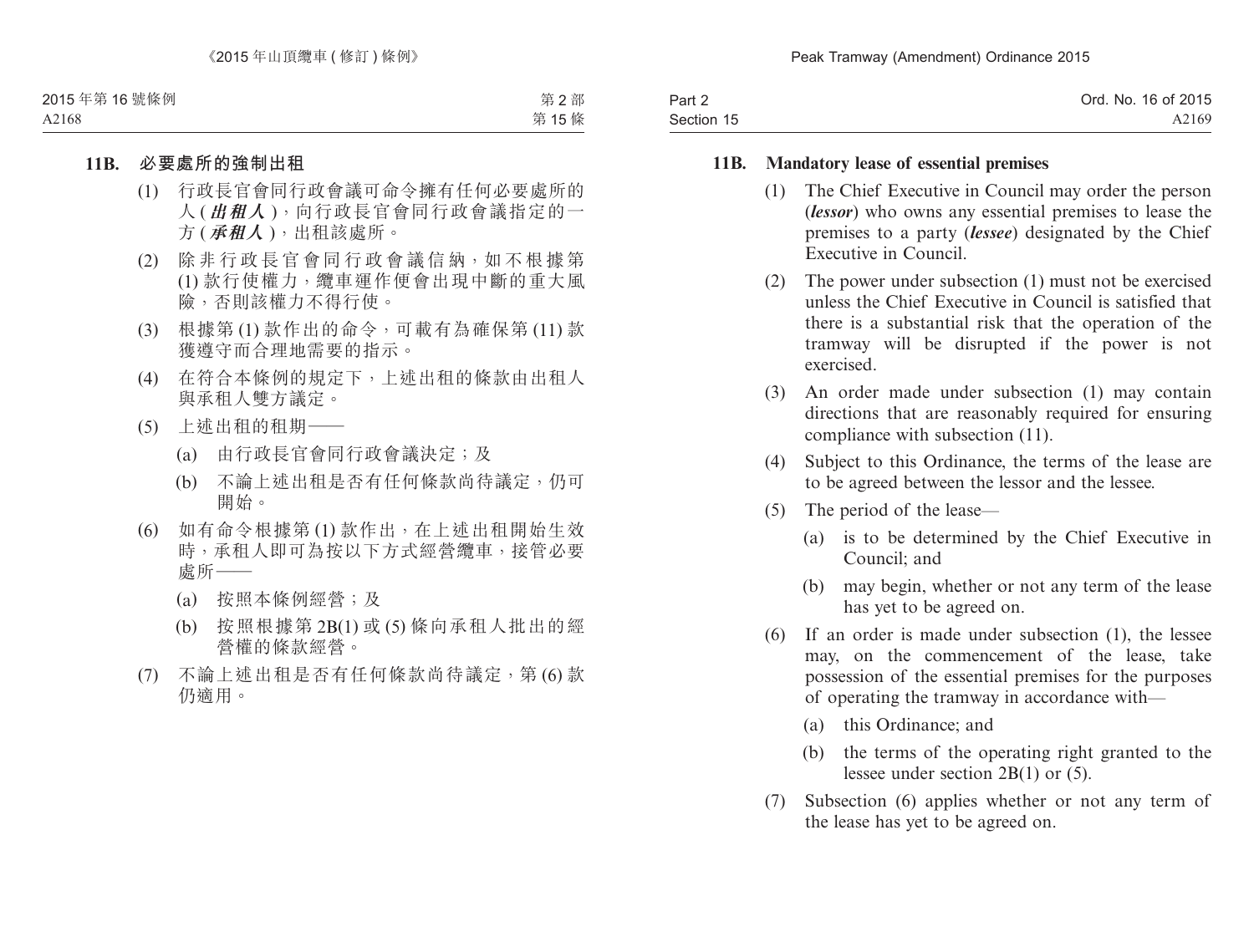| Part 2     | Ord. No. 16 of 2015 |
|------------|---------------------|
| Section 15 | A2171               |

- (8) An order made under subsection (1) may, on an application by the Secretary to the Court of First Instance, be enforced by an order of the Court as if it were a judgment or order of the Court.
- (9) The lease confers on the lessee a right to—
	- (a) use the essential premises for the undertaking; and
	- (b) maintain the premises in a condition that is appropriate for use for the undertaking.
- (10) The lessee must pay rent to the lessor for the essential premises of an amount equal to the open market rent—
	- (a) that the lessor may reasonably expect to receive under a lease of the premises; and
	- (b) that is to be determined in accordance with the terms of the lease.
- (11) The lessor must ensure that when the lessee takes possession of the essential premises, the premises are in a condition that is suitable for operating the tramway in accordance with—
	- (a) this Ordinance; and
	- (b) the terms referred to in section  $2B(1)(a)$  or  $(5)(a)$ that apply immediately before the lease commences.
- (12) In this section—
- *essential premises* (必要處所) means any land, structure or building that is considered by the Chief Executive in Council to be essential to operating the tramway.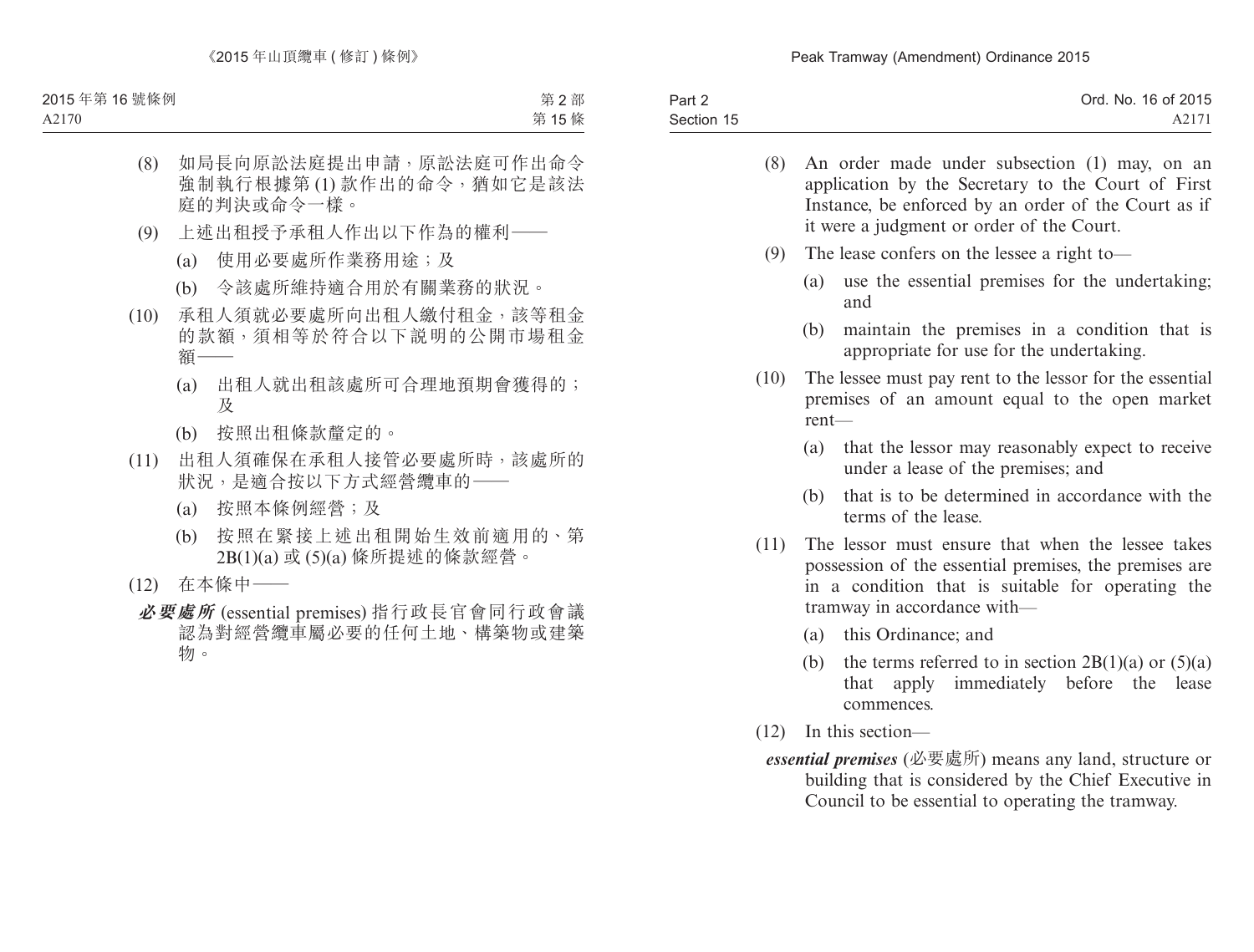| Part 2     | Ord. No. 16 of 2015 |
|------------|---------------------|
| Section 15 | A2173               |

#### **11C. Mandatory sale of essential equipment**

- (1) The Chief Executive in Council may order the person (*vendor*) who owns an essential equipment to sell the equipment to a party (*purchaser*) designated by the Chief Executive in Council.
- (2) The power under subsection (1) must not be exercised unless the Chief Executive in Council is satisfied that there is a substantial risk that the operation of the tramway will be disrupted if the power is not exercised.
- (3) An order made under subsection (1) may contain directions that are reasonably required for ensuring compliance with subsection (9).
- (4) Subject to this Ordinance, the terms of the sale are to be agreed between the vendor and the purchaser.
- (5) If an order is made under subsection (1), the purchaser may, on the expiry or termination of the period of the operating right during which the order is made, take possession of the essential equipment for the purposes of operating the tramway in accordance with—
	- (a) this Ordinance; and
	- (b) the terms of the operating right granted to the purchaser under section 2B(1) or (5).
- (6) Subsection (5) applies whether or not any term of the sale has yet to be agreed on.
- (7) An order made under subsection (1) may, on an application by the Secretary to the Court of First Instance, be enforced by an order of the Court as if it were a judgment or order of the Court.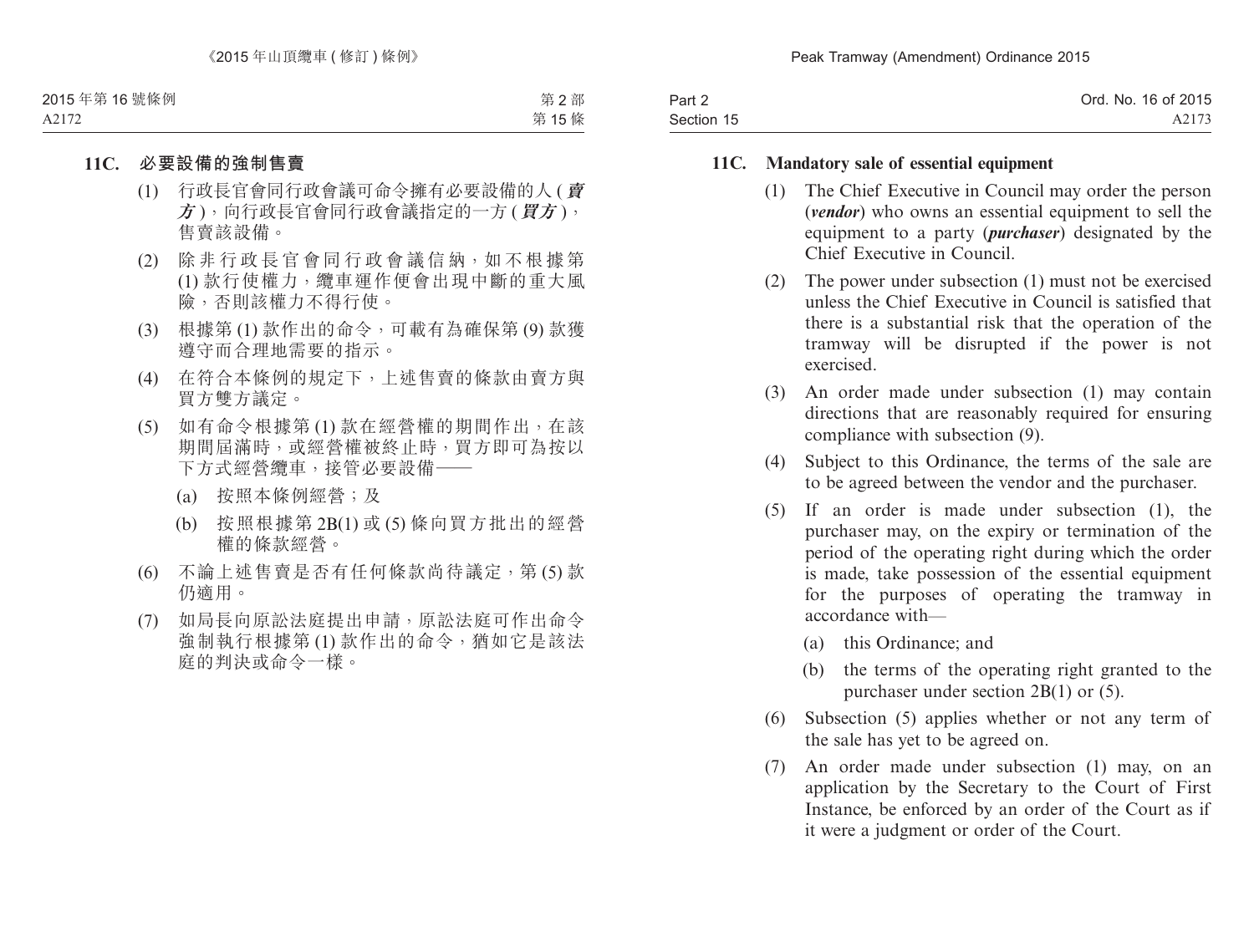| Part 2     | Ord. No. 16 of 2015 |
|------------|---------------------|
| Section 15 | A2175               |

- (8) The purchaser must pay a sum to the vendor for the essential equipment of an amount equal to the prevailing real value of the equipment to be assessed as at—
	- (a) the date on which the ownership of the equipment is transferred from the vendor to the purchaser; or
	- (b) the date on which the purchaser takes possession of the equipment,

whichever is earlier.

- (9) The vendor must ensure that when the purchaser takes possession of the essential equipment, the equipment is in a condition that is suitable for operating the tramway in accordance with—
	- (a) this Ordinance; and
	- (b) the terms referred to in section  $2B(1)(a)$  or  $(5)(a)$ that apply when the order is made.
- (10) In this section
	- *essential equipment* (必要設備) means any tramcar, motive power, works, plant, machinery, apparatus or article that is considered by the Chief Executive in Council to be essential to operating the tramway.

#### **11D. Resolution of disagreement over terms of lease or sale**

- (1) This section applies if—
	- (a) the lessor and the lessee under a lease effected because of an order under section 11B(1) fail to agree on the rent payable under section 11B(10) or any other term of the lease; or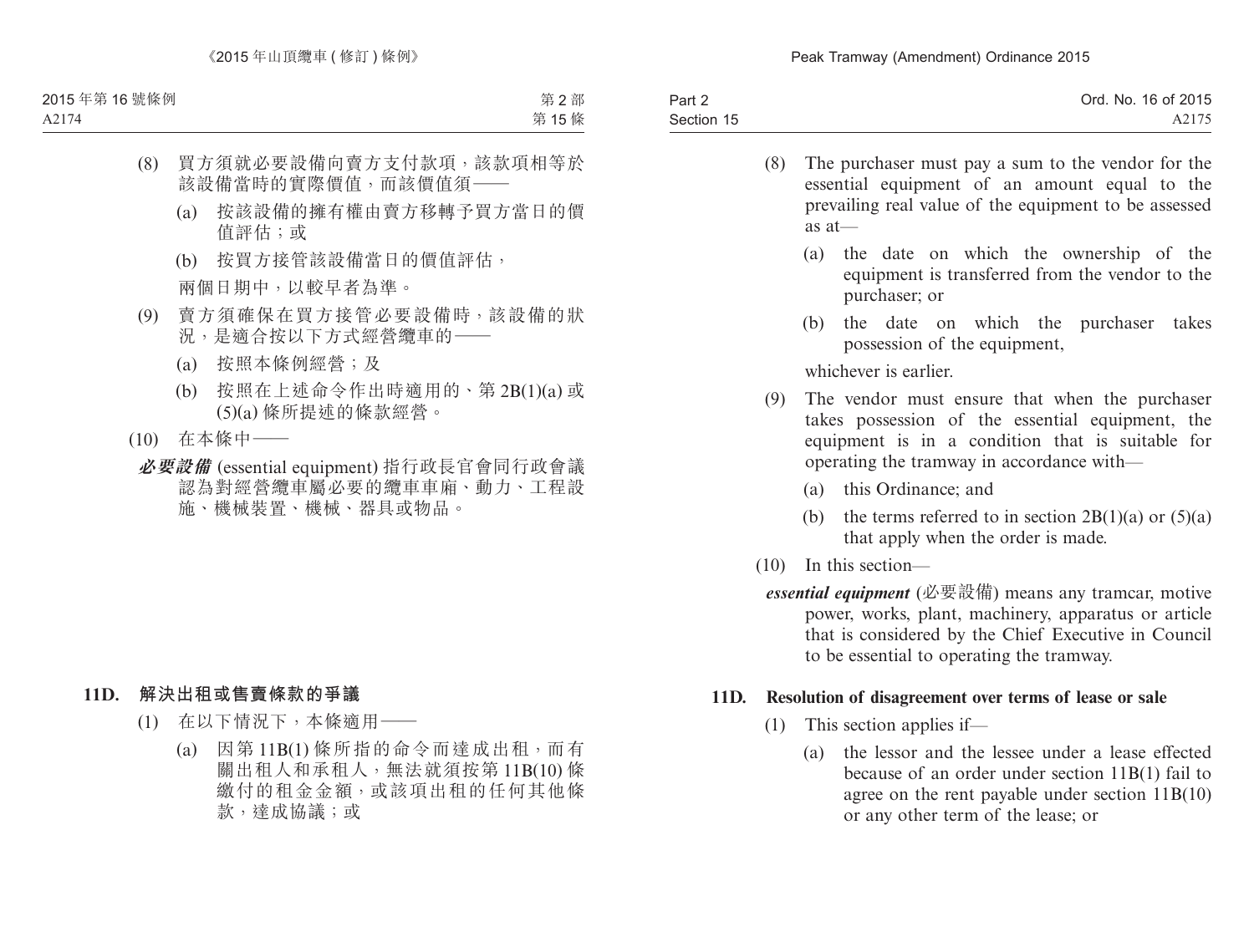| Part 2     | Ord. No. 16 of 2015 |
|------------|---------------------|
| Section 16 | A2177               |
|            |                     |

- (b) the vendor and the purchaser under a sale effected because of an order under section 11C(1) fail to agree on the sum payable under section  $11C(8)$  or any other term of the sale.
- (2) The matter that is not agreed on must be determined—
	- (a) if the lessor and the lessee agree, or the vendor and the purchaser agree, to resolve the matter by arbitration—by arbitration under the Arbitration Ordinance (Cap. 609); or
	- (b) if there is no agreement for resolving the matter by arbitration—by the Lands Tribunal.
- (3) For an arbitration under subsection  $(2)(a)$ 
	- (a) the lessor and the lessee, or the vendor and the purchaser, are regarded as having made an arbitration agreement within the meaning of the Arbitration Ordinance (Cap. 609); and
	- (b) the terms of the agreement are regarded as including a provision that the matter is to be determined by a single arbitrator or such number of arbitrators as the lessor and the lessee, or the vendor and the purchaser, may agree.".

### **16. Section 12 amended (motive power, etc.)**

Section  $12$ —

### **Repeal**

"for Transport and Housing" (wherever appearing).

# **17. Section 14B amended (appointment of inspectors)** Section 14B(1)—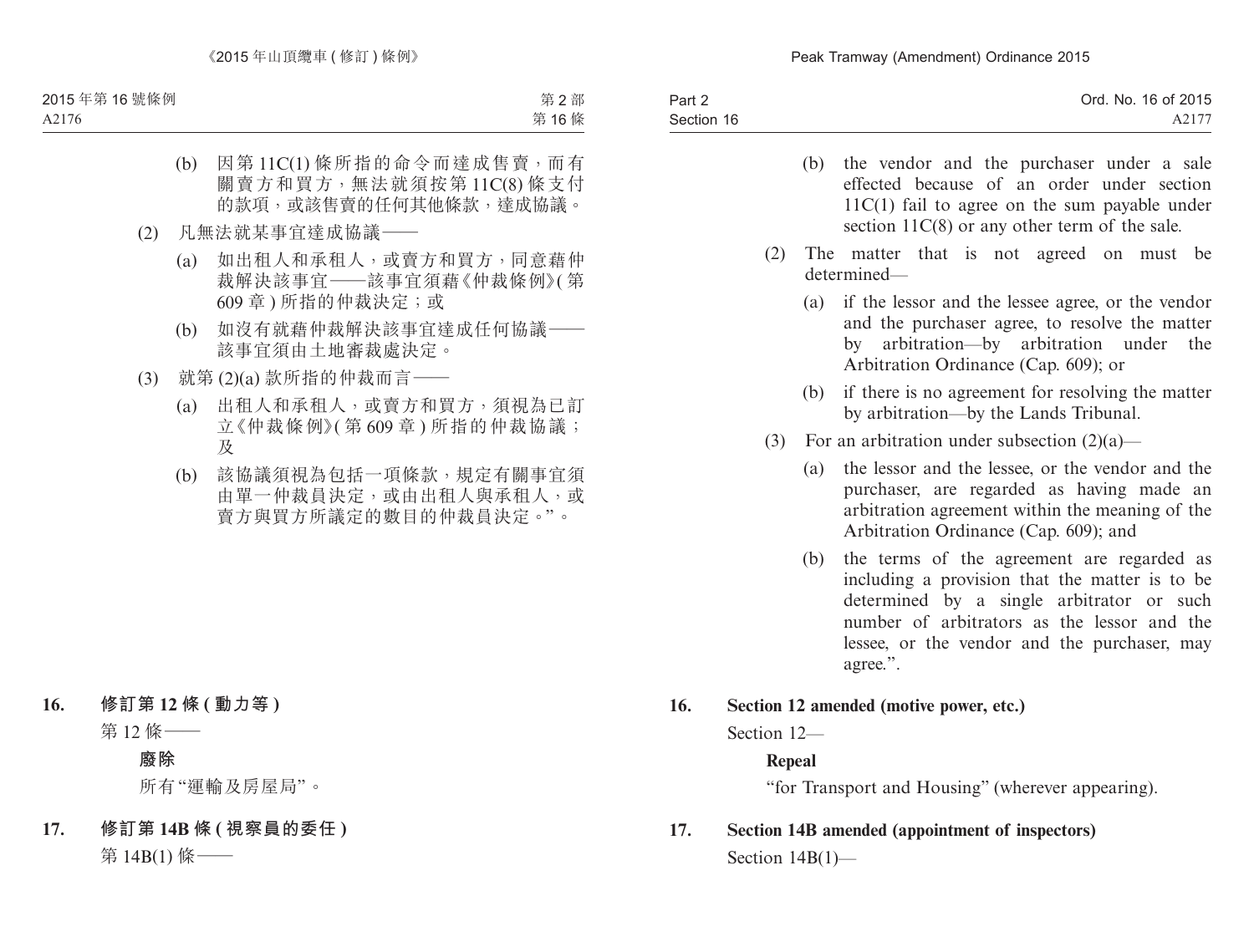| Part 2     | Ord. No. 16 of 2015 |
|------------|---------------------|
| Section 18 | A2179               |

#### **Repeal**

"for Transport and Housing".

### **18. Section 14D amended (Secretary for Transport and Housing may order that defects be remedied)**

(1) Section 14D, heading—

**Repeal**

"**for Transport and Housing**".

(2) Section 14D(1)—

### **Repeal**

"for Transport and Housing" (wherever appearing).

(3) Section 14D(4)—

### **Repeal**

"for Transport and Housing" (wherever appearing).

# **19. Section 14E amended (closure of tramway for safety reasons)** Section 14E—

### **Repeal**

"for Transport and Housing" (wherever appearing).

# **20. Section 14F amended (closure of tramway for repairs or alterations)**

Section 14F(2)—

**Repeal**

"for Transport and Housing".

## **21. Section 15 amended (regulations)**

(1) Section 15(1)(b)—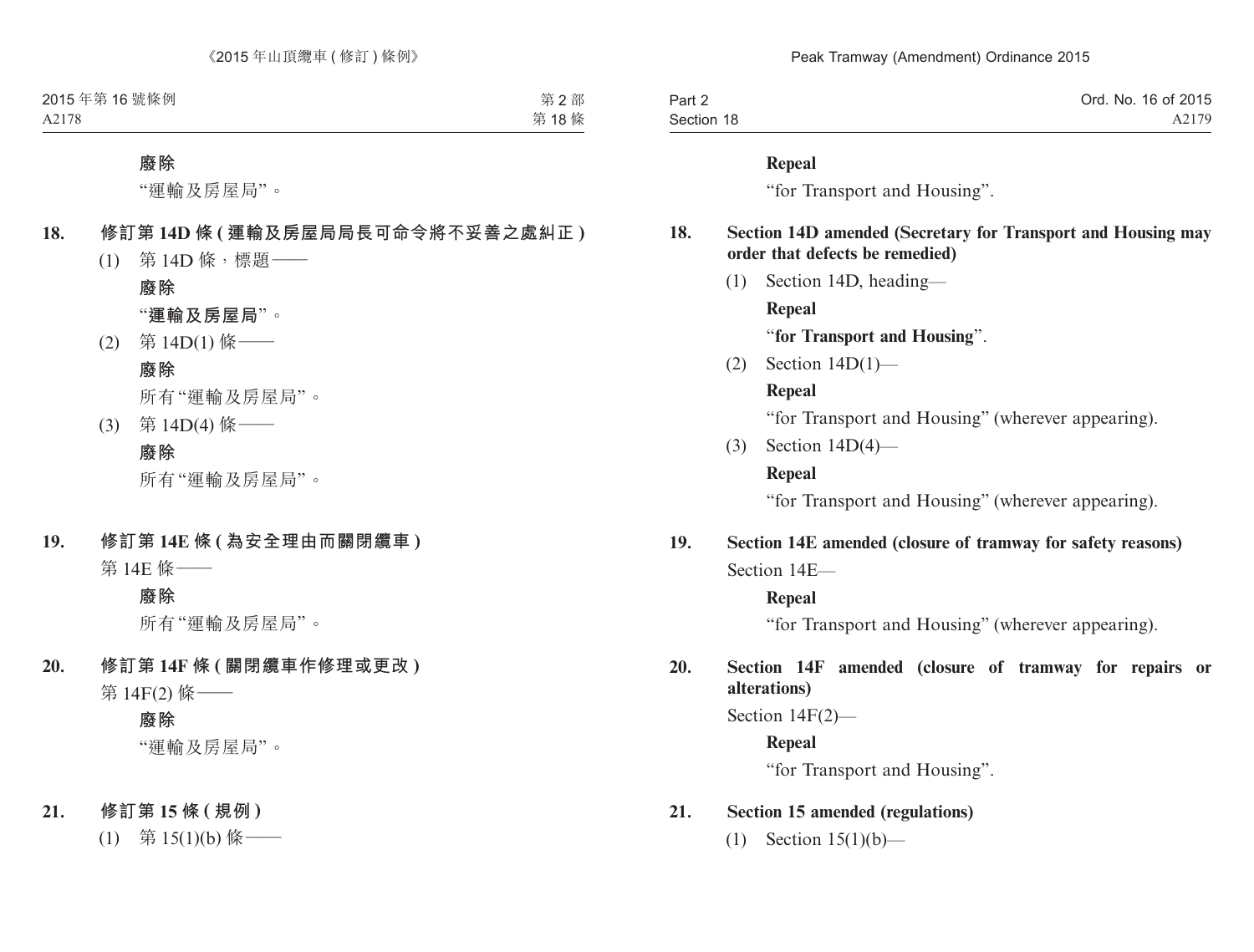| Part 2     | Ord. No. 16 of 2015 |
|------------|---------------------|
| Section 22 | A2181               |

### **Repeal**

"for Transport and Housing".

(2) Section  $15(1)(d)(i)$ — **Repeal** "for Transport and Housing".

### **22. Section 36 repealed (saving)**

Section 36—

**Repeal the section.**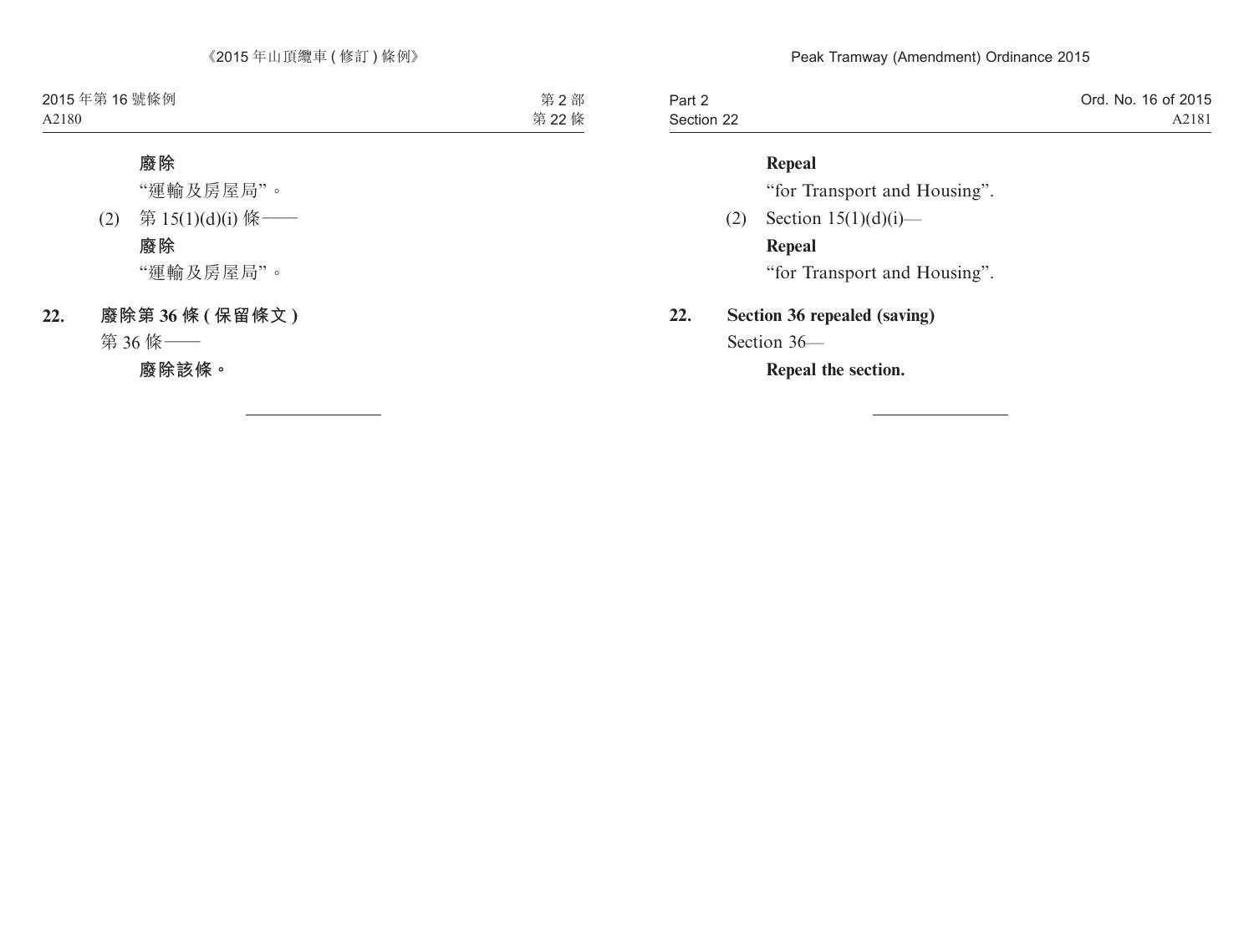Part 3—Division 1 Section 23

# **Part 3**

# **Consequential Amendments**

# **Division 1—Amendment to Lands Tribunal Ordinance (Cap. 17)**

**23. Schedule amended (Ordinances under which matters may be submitted to the Tribunal for determination)**

The Schedule—

**Add**

"265. Peak Tramway Ordinance.".

# **Division 2—Amendment to Peak Tramway (Safety) Regulations (Cap. 265 sub. leg. A)**

**24. Section 2 amended (interpretation)**

Section 2—

**Repeal the definition of** *Secretary***.**

# **Division 3—Amendments to Peak Tramway By-laws (Cap. 265 sub. leg. B)**

- **25. By-law 3 amended (interpretation)**
	- (1) By-law 3, definition of *tramcar* **Repeal** ", cars and trucks".

(2) By-law 3—

**Repeal the definition of** *Company***.**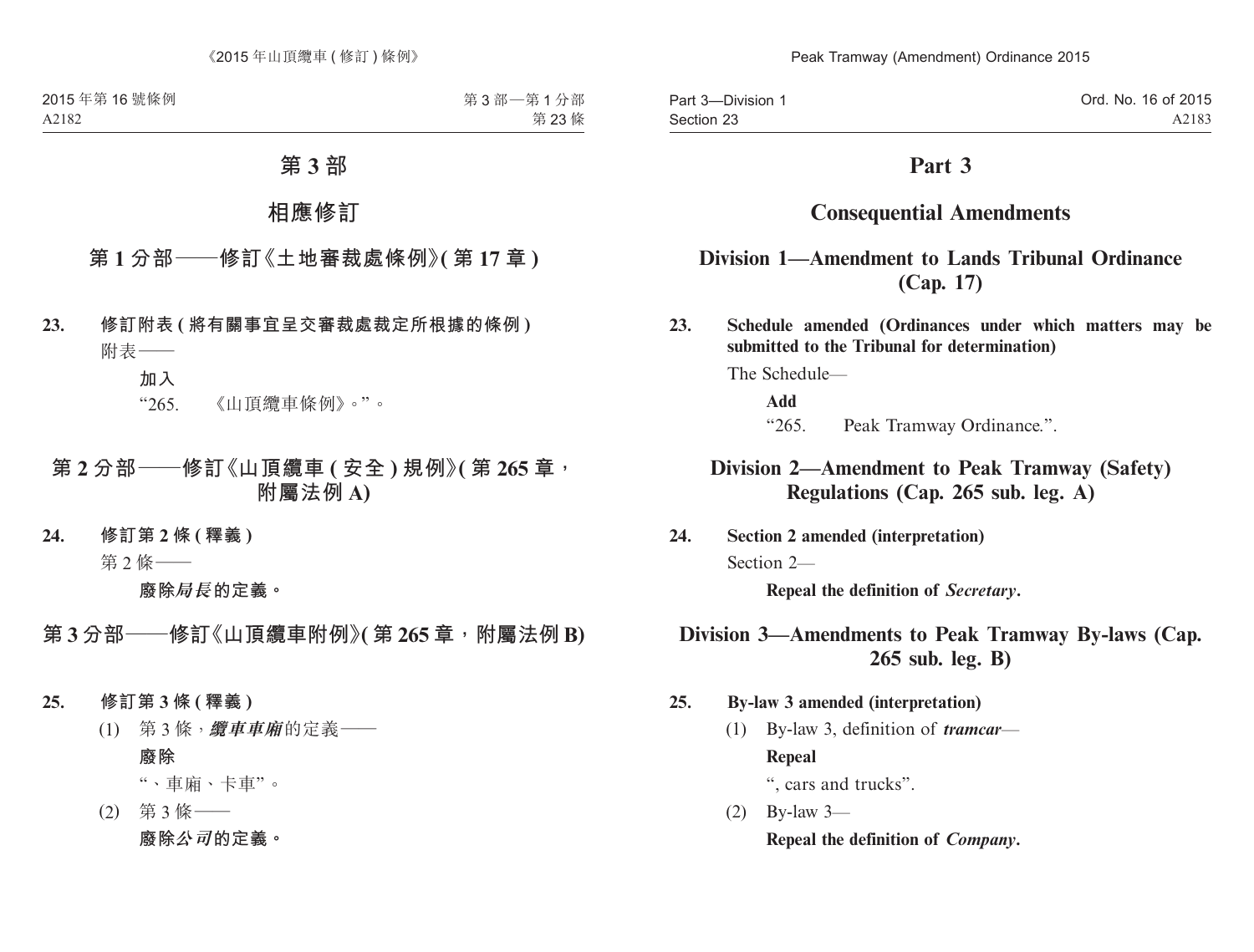| Part 3-Division 3 | Ord. No. 16 of 2015 |
|-------------------|---------------------|
| Section 26        | A2185               |

### **26. Substitution of "company" for "Company"**

- (1) The following provisions, English text—
	- (a) by-law 2;
	- (b) by-law 3, definition of *official*;
	- (c) by-law 4;
	- (d) by-law 9;
	- (e) by-law 15;
	- (f) by-law 18;
	- (g) by-law 19;
	- (h) by-law 20;
	- (i) by-law 21;
	- $(i)$  by-law 22;
	- (k) by-law 28;
	- (l) by-law 29—

#### **Repeal**

"Company" (wherever appearing)

### **Substitute**

"company".

- (2) The following provisions, English text—
	- (a) by-law 15, heading;
	- (b) by-law 30, heading—

**Repeal**

"**Company**"

**Substitute**

"**company**".